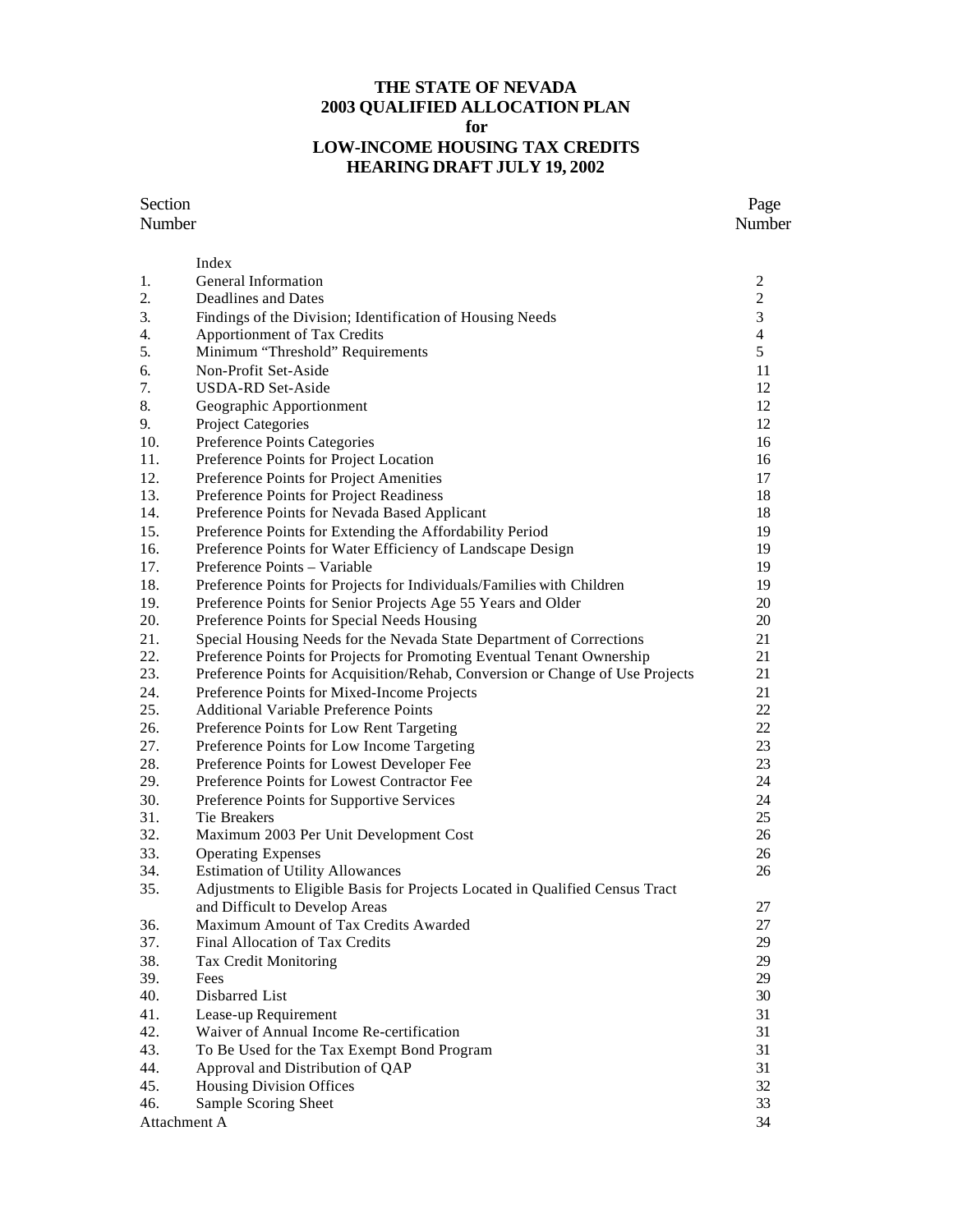# **2003 ANNUAL ALLOCATION PLAN for LOW-INCOME HOUSING TAX CREDITS DRAFT JULY 12, 2002**

#### **Section 1 General Information**

Nevada's 2003 Qualified Allocation Plan (QAP) will be adopted pursuant to regulations of the Nevada Housing Division (Division) regarding Low-Income Housing Tax Credits (Tax Credits) and, when read together, the regulations, the application form, the instructions and the compliance manual constitute the Division's QAP for the Low Income Housing Tax Credits Program pursuant to Section 42 of the Internal Revenue Code of the United States and implementing regulations.

Provisions in this annual plan are for the plan year 2003 that begins on January 1, 2003, and terminates on December 31, 2003. All reservations of Tax Credits made during the plan year will be subject to this annual plan.

The Division will continually update our web page with information regarding the QAP as soon as possible and appropriate. The address is www.nvhousing.state.nv.us.

#### **Section 2 Deadlines and Dates**

A. Training Dates/Reservations for Sessions

The training date in Carson City will be on November 21, 2002 at 9:00 a.m. at the Division's Office located at 1802 North Carson Street, Suite 154, Carson City, NV. Persons desiring to attend should notify the Division by November 18, 2002 so that space and materials may be assured.

The training date in Las Vegas will be on November 21, 2002 at 9:00 a..m. in the second floor conference room at 1771 E. Flamingo Rd., Suite 206-B. Persons desiring to attend should notify the Division by November 18, 2002 so that space and materials may be assured. A telephone hookup with both Division offices will be established to discuss any questions relating to the 2003 QAP.

B. Costs

The cost of this training is \$15.00 per person. The registration fee must be prepaid by check to the Division's offices in Carson City or Las Vegas, by November 18, 2002, depending on the session chosen. **(Cash cannot be accepted.)**

#### C. Application Deadlines

Pursuant to Nevada Administrative Code (NAC) 319.974, applications and all supporting documentation must be received by the Division at either its Las Vegas or Carson City office by 5:00 p.m. April 11, 2003, unless otherwise notified by the Division. One original and one copy of the application must be submitted. Applicants are encouraged to send in applications more than 10 days before the deadline to take advantage of a predeadline review period. The Division will allow an extension of the 10-day review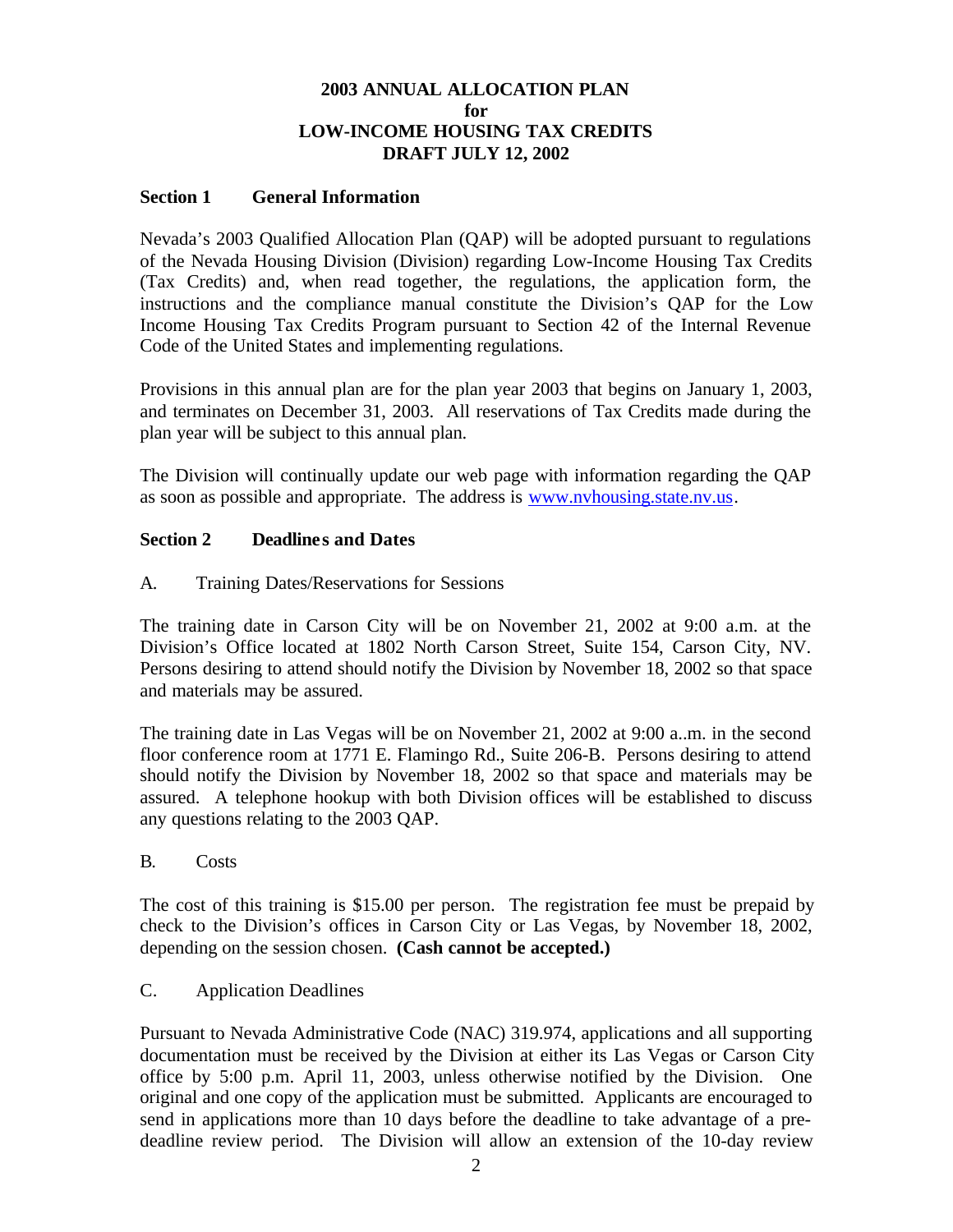period if HUD guidelines required for the finalization of the QAP are delayed. The Division will make an announcement regarding the extension if applicable.

# D. Request for Additional Tax Credits

Projects requesting additional Tax Credits due to the increased cost of construction may file for the credits as follows: submit an updated application and formal letter to the Division outlining the reason for the request.

The additional Credits, if allocated, will be based as follows: 1. If Credits are available at the end of the competitive round and the Division does not deem a second round necessary; 2. Additional Credits will be limited to 5% of the original award; 3. The applications will be ranked by point score of the year of the initial allocation; and 4. A project may apply only once for additional Credits.

Additional Credits can only be based on the increase of eligible basis excluding Developer and Contractor Fee

E. Carryover Deadline

Pursuant to the year-end tax bill of 2000, the 10% test for carryover will be extended for six months from the date of allocation. Carryover information must be received by 5:00 p.m., August 30, 2003. The Division will issue carryover allocations on September 30, 2003. The project owner must meet the 10% test by March 31, 2004. In addition, the project owner must supply the Division with a Federal Tax Identification Number to receive a carryover commitment.

F. Market Area Saturation

Excepting communities located within Washoe County and Clark County, Nevada, projects located in communities with populations estimated at less than 50,000 may be ineligible for an allocation of Tax Credits from the current plan year if, within the preceding three years, an allocation of Tax Credits was made and the prior project has not reached an occupancy rate of 75%. However, if the proposed project is targeting a different population of tenants than the prior project, or if the applicant can demonstrate significant market demand that would not be met by 100% occupancy of the prior project, then the proposed project may be eligible for an allocation of Tax Credits from the current plan year. A community within this category is eligible for only one project from the current plan year.

The population estimate will be based on the State's Demographer's estimate of record as of the date of application.

# **Section 3 Findings of the Division; Identification of Housing Needs**

The Division has reviewed the State's Consolidated Plan (CP) and the CPs of various state and local governments and the **Division's market studies for the Las Vegas and** Reno markets as well as materials it deems relevant to its inquiry regarding the availability of all types of affordable housing, including single family units, manufactured housing alternatives, rental units and public assisted housing. In addition,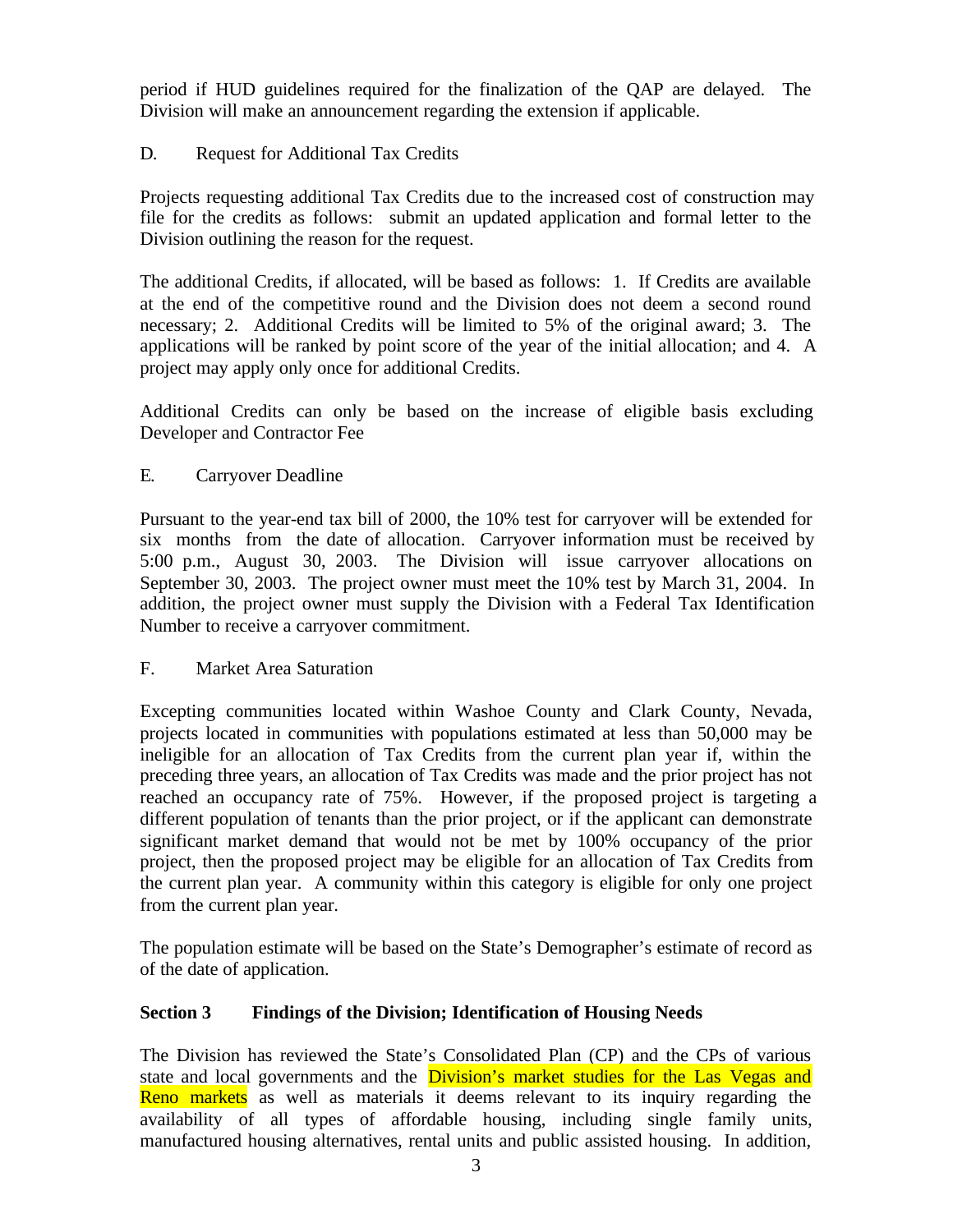high concentrations of low-income persons, vacancy rates, and the conditions of existing housing units were reviewed. These studies can include surveys of federal and public housing agencies located within the state, surveys of city planners, county assessors, and compilations of demographic statistics. After examining the information available, the Division has identified the following housing needs for this plan year: (See Attachment A).

A. There is an inadequate supply of transitional housing to support the needs of the homeless within Nevada. This element is critical in moving the homeless toward selfsufficiency and a clean and decent place to live.

B. A significant number of Nevada households live below the poverty level. Of those households, the number of persons 65 and older, families, including families with children and female heads of households, are significant.

C. There is an inadequate supply of affordable, standard housing units for lowincome persons generally low-income elderly and families with single heads of households.

D. There is a lack of affordable, handicapped accessible housing units for the physically disabled who generally have low incomes. Throughout this QAP, the term "handicapped" refers to those persons as defined in the Federal Fair Housing Act and implementing regulations by the Department of Housing and Urban Development.

E. The vacancy rate among three-bedroom units is somewhat lower than the vacancy rate of one- and two-bedroom units.

F. Certain counties and communities are experiencing economic growth. It appears an insufficient amount of housing is being developed for low-income persons in these high growth counties and communities.

G. Rental housing needs related to overcrowding, lack of essential facilities, and disproportionate cost exist across the state.

H. A significant number of housing units within the state suffer from obsolescence and deteriorated housing conditions.

I. Other special housing needs as defined in the BBC study of 2002.

In consideration of the housing needs identified by the various CPs, the Division has established certain selection criteria and a schedule of preference points to determine which projects will receive priority in receiving the Tax Credits under provisions of this QAP.

# **APPORTIONMENT OF TAX CREDITS**

# **Section 4 Apportionment Accounts and Initial Balances**

The Per Capita Tax Credit (PCTC) for 2003 will be \$1.75 and will be adjusted to the CPI thereafter. It is the responsibility of the project owner to contact the Division prior to the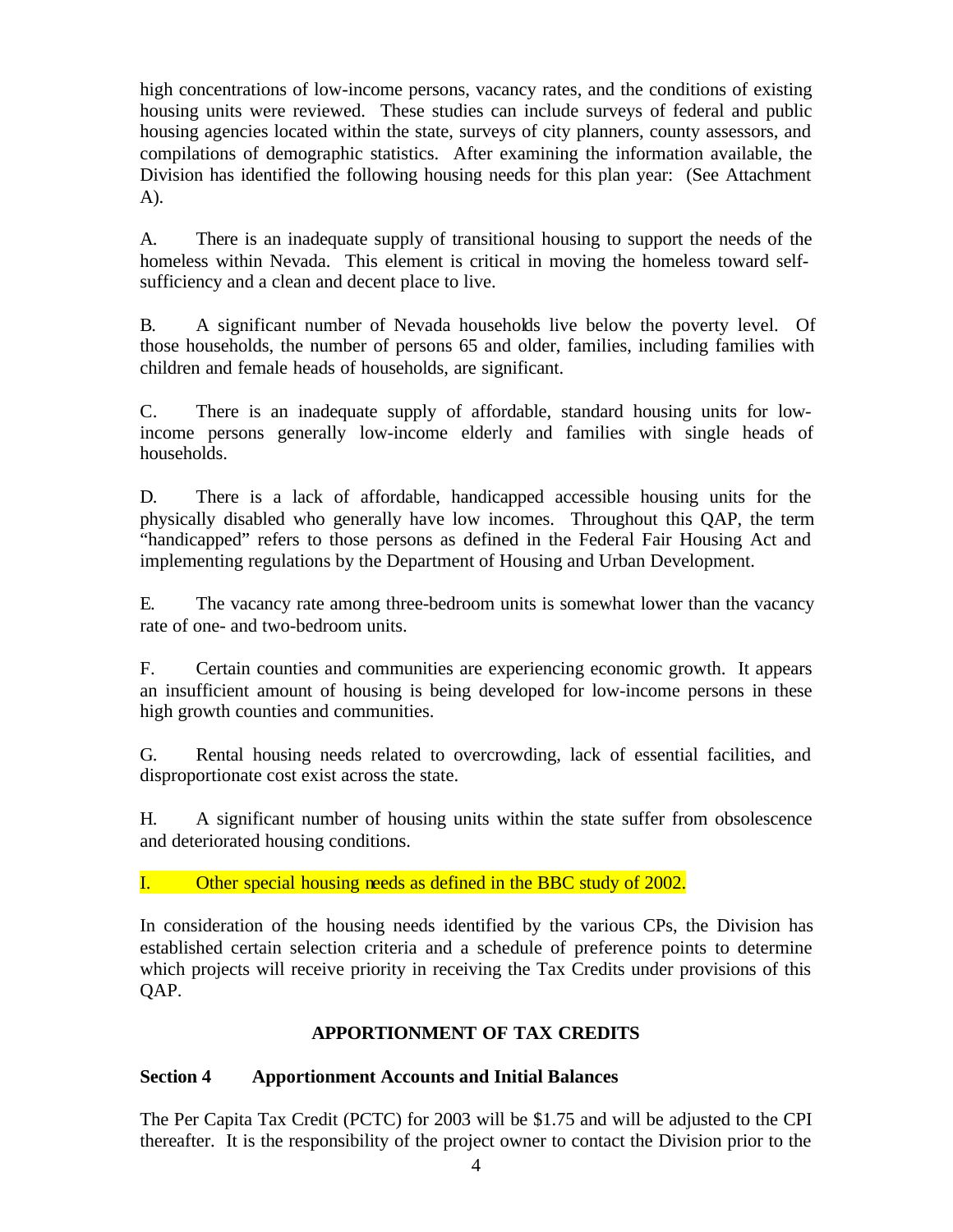submission on an application to determine the actual amount of apportionment to each set-aside or other sub-account. If the PCTC is not available by March 8, 2003, the application deadline will be extended 10 days from the date that the PCTC is published in the Federal Register. The information also will be available on the Division's web site, www.nvhousing.state.nv.us.

The Division reserves the right to round up or down the actual dollar amount designated to any set-aside or geographical apportionment.

THE STATE CEILING IS: Estimated to be \$3,900,000.

CARRYOVER AND OTHER CREDITS Total available for 2003 allocation \$3,900,000.00

NON-PROFIT SET-ASIDE 10% of the State's ceiling \$390,000.00

USDA-RD SET-ASIDE – (New Construction and Rehab projects with or without rental assitance.) 5% of the State's ceiling \$195,000.00 TOTAL SET-ASIDES \$585,000.00

THE GEOGRAPHIC APPORTIONMENT, SUB ACCOUNTS ARE: (The remainder of the state ceiling, net of all set-asides, based on population percentage)

| Clark County                   | \$2,320,500.00 | 69%            |
|--------------------------------|----------------|----------------|
| <b>Washoe County</b>           | \$530,400.00   | 16%            |
| <b>Other Counties</b>          | \$464,100.00   | 15%            |
| TOTAL GEOGRAPHIC APPORTIONMENT |                | \$3,315,000.00 |

See NAC 319.972

#### **SELECTION CRITERIA**

#### **Section 5 Minimum "Threshold" Requirements**

The following reflect minimum threshold requirements:

A. A 30-year compliance period for all projects is required. The project owner has the option of extending this period in increments of 10 years, for a total of 50 years. Projects intended for eventual tenant ownership and for frail elderly, assisted housing and housing for seniors with Alzheimer's disease are exempt from this threshold requirement as the compliance period may be the minimum of 15 years. (See Sections 9C and 9D).

The Division will not agree to stipulations which request Division to reduce the affordability period of Low Income Housing Tax Credit Project.

B. Rent must be restricted to one of the following elections: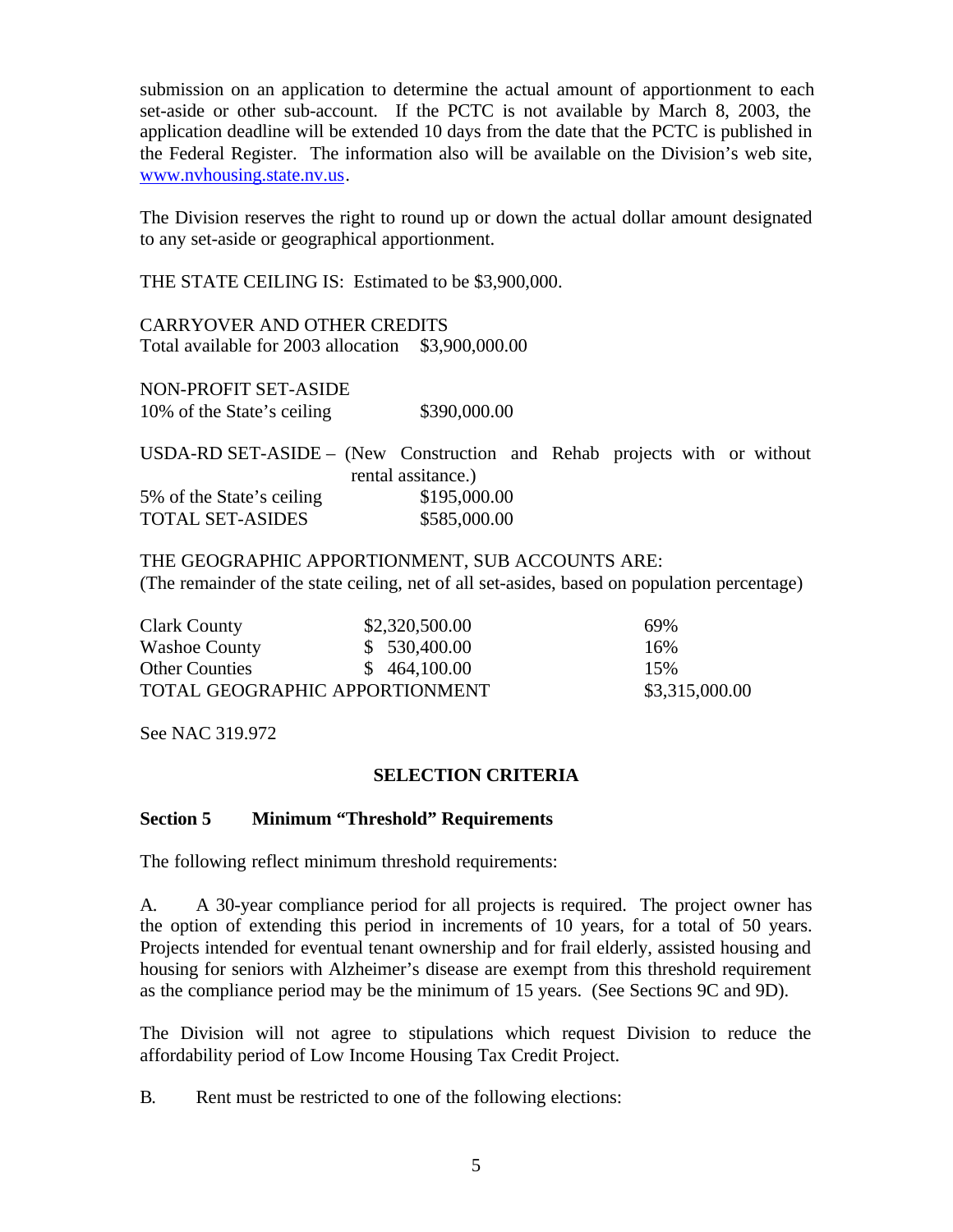1. A minimum of 40% of the units will be occupied by households with incomes at or below 60% AMI. In 100% Tax Credits projects, all units must be rent and income restricted to 60% of AMI or lower.

2. A minimum of 20% of the units will be occupied by households with incomes at or below 50% AMI. In 100% Tax Credits projects, all units must be rent and income restricted to 50% of AMI or lower.

C. The project must be financially feasible at the time of application and at the time the Division makes a final award of Tax Credits.

D. The project must provide decent, safe and sanitary housing for low-income persons as set forth in any applicable statute or regulation during the compliance period and with minimum annual replacement reserves as follows:

1. For new construction senior projects, \$200.00 per unit.

2. For all other projects, \$250.00 per unit.

Annual replacement reserves that exceed the above referenced minimums by more than 20% may be considered excessive and the Division may require additional documentation supporting the higher annual replacement reserve. The Division reserves the right to limit excessive minimum reserves.

E. The project owner must provide a market study conducted by an independent third party that provides evidence of the need of the project at the proposed location. The market study must be conducted by a firm with the following qualifications: (1) at least five years of experience, with a strong background assessing affordable housing markets, (2) multi-state experience, (3) principals with a minimum of a bachelor's degree in real estate development/finance, planning, marketing, accounting, statistics or a related field, (4) affiliation as member or associate member of a nationally recognized housing or real estate market research association The market study must include a competency statement and the following:

- 1. A statement of the competence of the market analyst;
- 2. A description of the proposed site;

3. A demographic analysis of the number of households in the market area which are income eligible and can afford to pay the rent;

- 4. A geographic definition and analysis of the market area;
- 5. An analysis of household sizes and types in the market area;
- 6. A description of comparable developments in the market area;
- 7. A description of rent levels and vacancy rates of comparable properties;
- 8. An analysis of available operating expenses and turnover rates of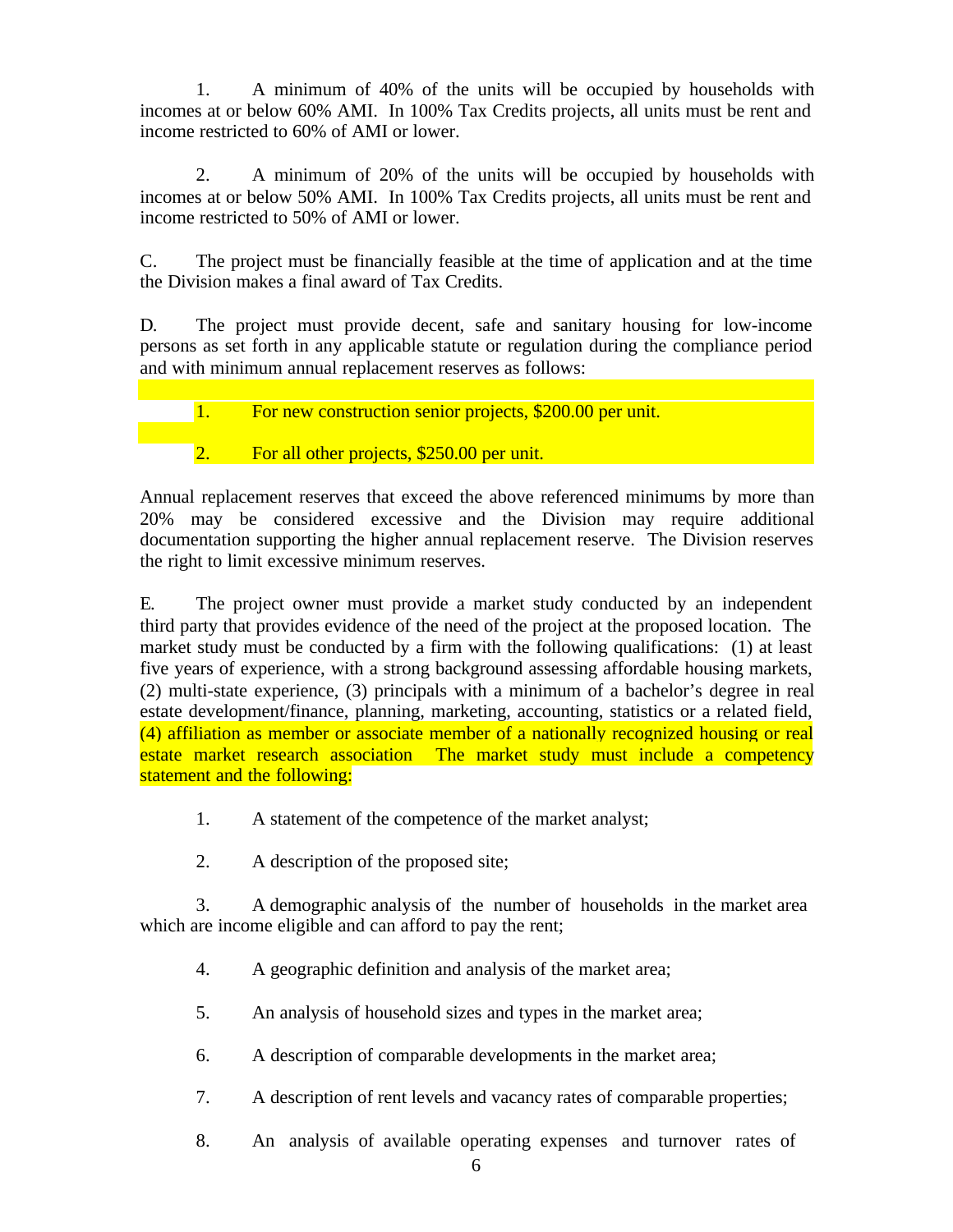comparable properties in the market area;

9. The projected operating funds and expenses, when available;

10. The expected market absorption of the proposed rental housing, including a description of the effect on the market area;

11. An analysis of the potential effect upon the project from the business closure of a major area employer; and

12. A certification that the market analyst would not financially benefit if the project was successful in winning a reservation or award of Tax Credits. The Division acknowledges that obtaining operating expenses and turnover rates on comparable properties may be difficult, therefore, their absence from the market study will not cause the market study to be rejected.

F. For acquisition and/or rehabilitation or conversions projects, a Capital Needs Assessment (CNA) must be provided by a competent, independent third party. The CNA must address whether the project will maintain its affordability for 30 years or more. Rehabilitation developments must establish that the rehabilitation will be substantial and will involve at least \$5,000.00 per unit in direct hard costs (actual construction costs) and conform to the Division's Energy Efficiency Standards. If the CNA reflects a per-unit investment of less than \$5,000.00 per unit, the project will not be considered for Tax Credits. All buildings must be placed in service within two years from the date of allocation of the Tax Credits, or the Tax Credits will be returned to the Division. In an effort to minimize displacement of existing tenants, the developer may choose to incomequalify all tenants for Tax Credits eligibility immediately upon acquisition of the buildings in the project. Acquisition Rehab projects are required to provide detailed ownership of buyer and seller.

The project owner must provide (1) proof of site ownership, supported by a copy of the grant deed or title insurance policy; or (2) a valid and binding purchase contract or option to purchase, identifying the seller and buyer, the amount to be paid, the expiration date of the contract or option, and a statement from the seller and buyer identifying any prior interest in the land or business dealings between seller and buyer; or (3) the resolution passed by the governmental body that owns the land, agreeing to transfer the land to the project owner under provisions of NRS 244.287.

G. Execution of an agreement to promote the Division's participation in the project during the construction phase. (See Exhibit 4 of the application).

H. The Division is currently waiting for the finalization of an Energy Efficiency proposal that will be used for future New Construction and Rehab Projects. The proposal should be in place by the time of the public hearings. The proposal, when accepted by the Administrator, will replace the current standards listed below.

Required Energy Efficient Standards for all New Construction Projects:

1. All units will have appliances that are EnergyStar ® rated;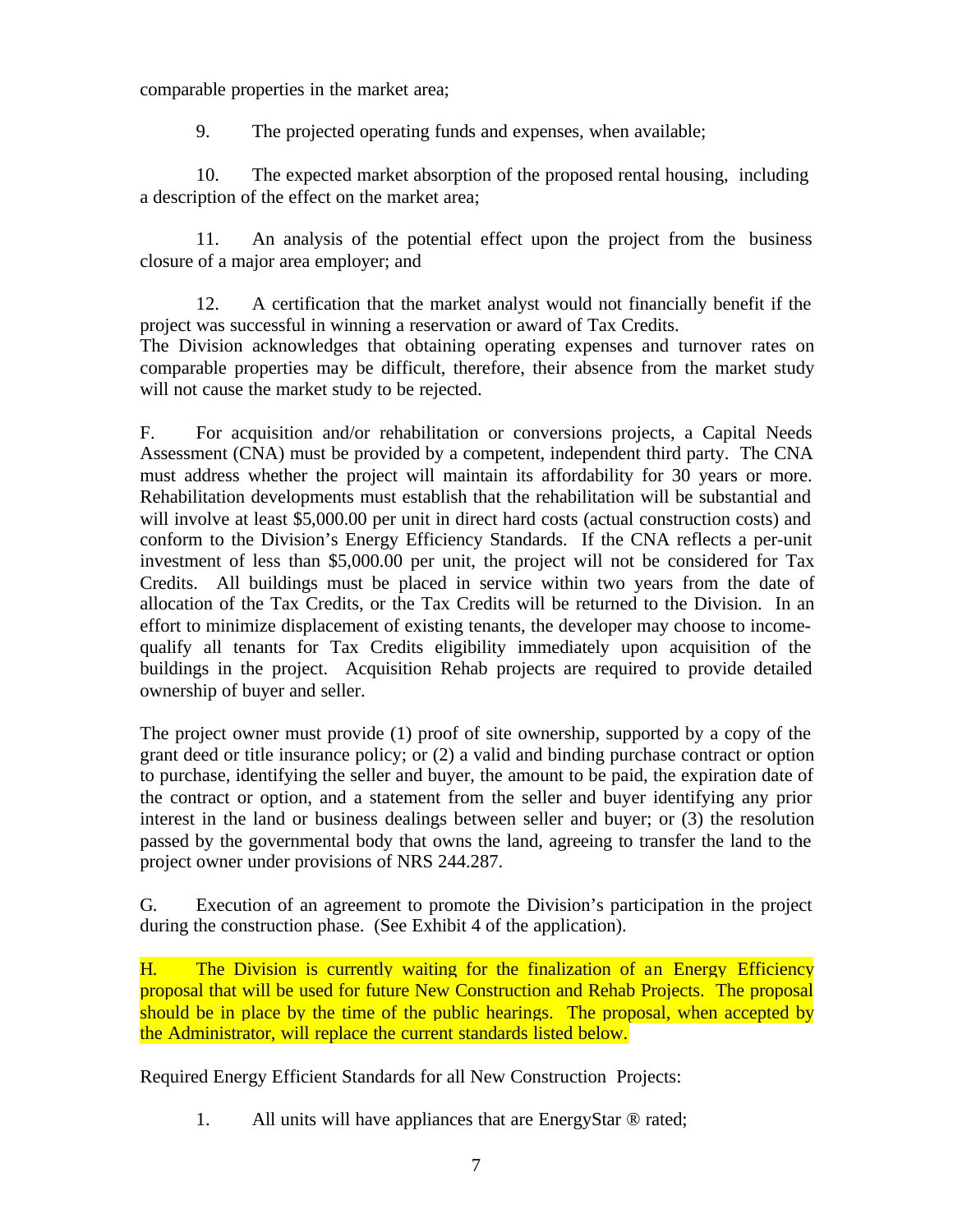2. All units will have reversable ceiling fans;

3. All units will have programmable, dual setback thermostats with instructions;

- 4. All laundry facilities will have appliances that are EnergyStar ® rated;
- 5. Ceiling insulation R-Values: not less than: Northern Nevada, Lake Tahoe, Rural Nevada – R38 Southern Nevada – R30;
- 6. Wall insulation R-Values: not less than: Northern Nevada, Rural Nevada – R19 Lake Tahoe – R21 Southern Nevada – R11;
- 7. All units will have heating systems that exceed 90% AFUE rating;

| All units will have water-heating devices that are:<br>8. |            |                       |                             |
|-----------------------------------------------------------|------------|-----------------------|-----------------------------|
|                                                           | 30 gallons | gas .58 energy factor | electric .89 energy factor  |
|                                                           | 40 gallons | gas .56 energy factor | electric .88 energy factor  |
|                                                           | 50 gallons | gas .55 energy factor | electric .86 energy factor; |

9. All units will have dual-paned spectrally specific low-e windows;

10. Roofing will have minimum 40 composition roofs, standard concrete or tile, .30 sheet metal; and

11. All sun struck exposure windows will have solar screens in Southern Nevada.

12. SEER ratings for northern projects, 10; for southern projects, 12.

Projects in counties that are governed by the Model Energy Code and produce a project efficiency equal to, or more efficienct, than the requirements of the Plan are acceptable.

I. Required Project Amenities for Elderly Housing – New Construction/Rehab (40 or More Units):

1. Community areas minimum of 500 sq. ft. to combine 32-inch color TV, entertainment system, set of sofas or sofa/loveseat, two lounge chairs, end or coffee tables, carpeting and/or ceramic tile, and facilities to prepare and serve food that includes a counter area, refrigerator, microwave oven, sink, garbage disposal that is EnergyStar ® rated, resilient and/or ceramic tile floor;

- 2. Security system for each unit and/or project;
- 3. Washer and dryer hookup in each unit that are EnergyStar ® rated;
- 4. Fire detection and suppression sprinkler system in each unit;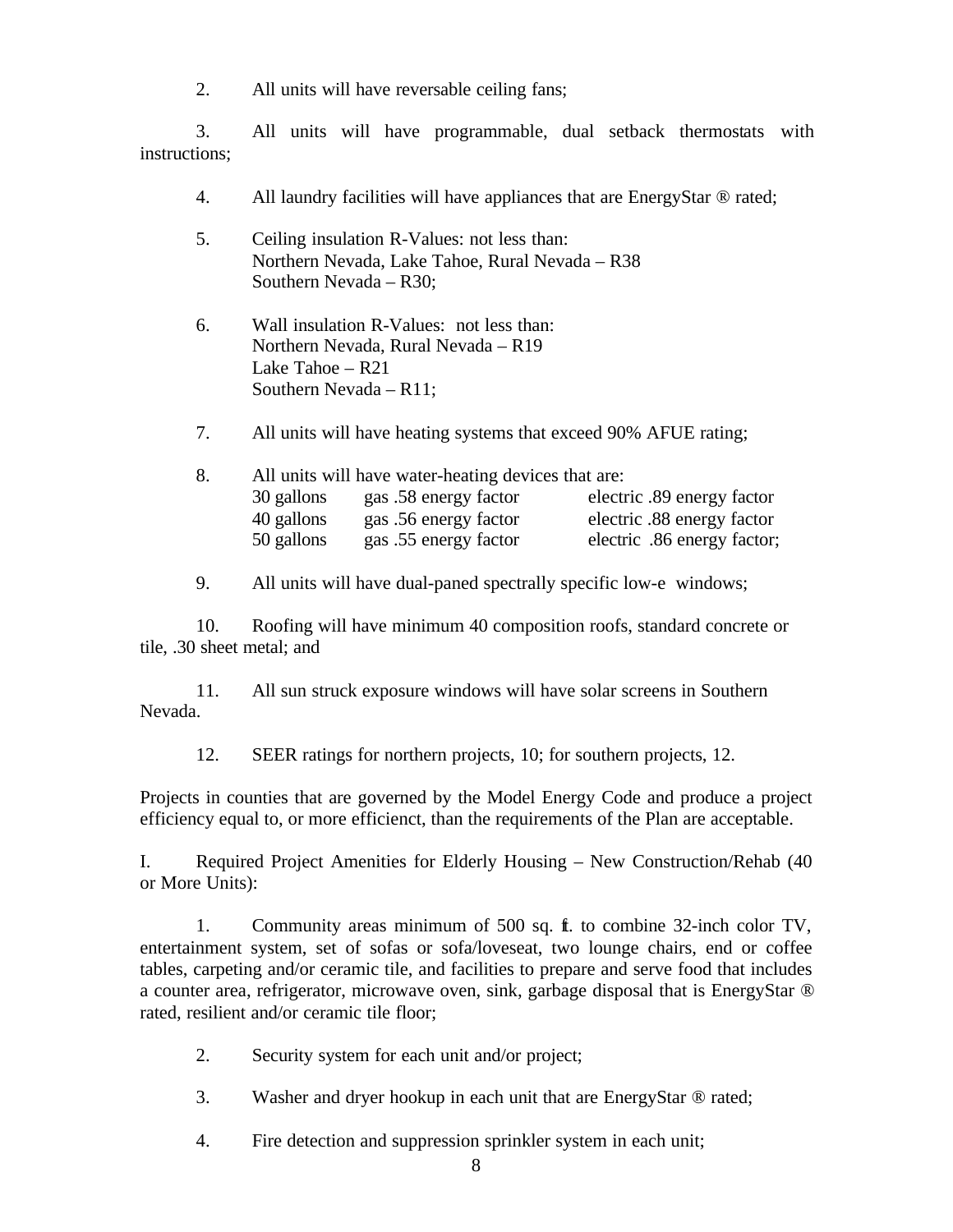5. Elevator (if more than one floor);

6. Hand rails and related hardware that assists tenants and is Fair Housing and ADA compliant; and

J. Required Project Amenities for Elderly Housing – (New Construction Less Than 40 Units and Single Story):

1. Security system for each unit and/or project;

2. Laundry facility on site – one washer and one dryer that are EnergyStar ® rated for every 10 units of housing;

3. Hand rails and related hardware that assists tenants and is Fair Housing and ADA compliant; and

4. Fire detection system in each unit.

K. Required Project Amenities for Family Projects – (New Construction 40 or More Units):

1. Community areas minimum of 500 sq. ft. to combine 32-inch color TV, entertainment system, set of sofas or sofa/loveseat, two lounge chairs, end or coffee tables, carpeting and/or ceramic tile, and facilities to prepare and serve food that includes a counter area, refrigerator, microwave oven, sink, garbage disposal that is EnergyStar ® rated, resilient and/or ceramic tile floor;

2. Security system for each unit and/or project;

3. Washer and dryer hookup in each unit;

4. Equipped playground to include a (Powerscape ® by Play Systems Mfg. or GameTime ® by Miracle or equivalent play set), a tot lot in a soft ball aggregate or equivalent site of at least 1000 sq. ft..

L. Required Project Amenities for Family Projects – (New Construction Less Than 40 Units):

1. Security system for each unit and/or project;

2. Laundry facility on site – one washer and one dryer that are EnergyStar <sup>®</sup> rated for every 10 units of housing; and

3. Equipped playground to include a (Powerscape ® by Play Systems Mfg. or GameTime ® by Miracle or equivalent play set).

M. Required Project Amenities for Tenant Ownership Housing – (Single Family Homes Only, New Construction or Rehab):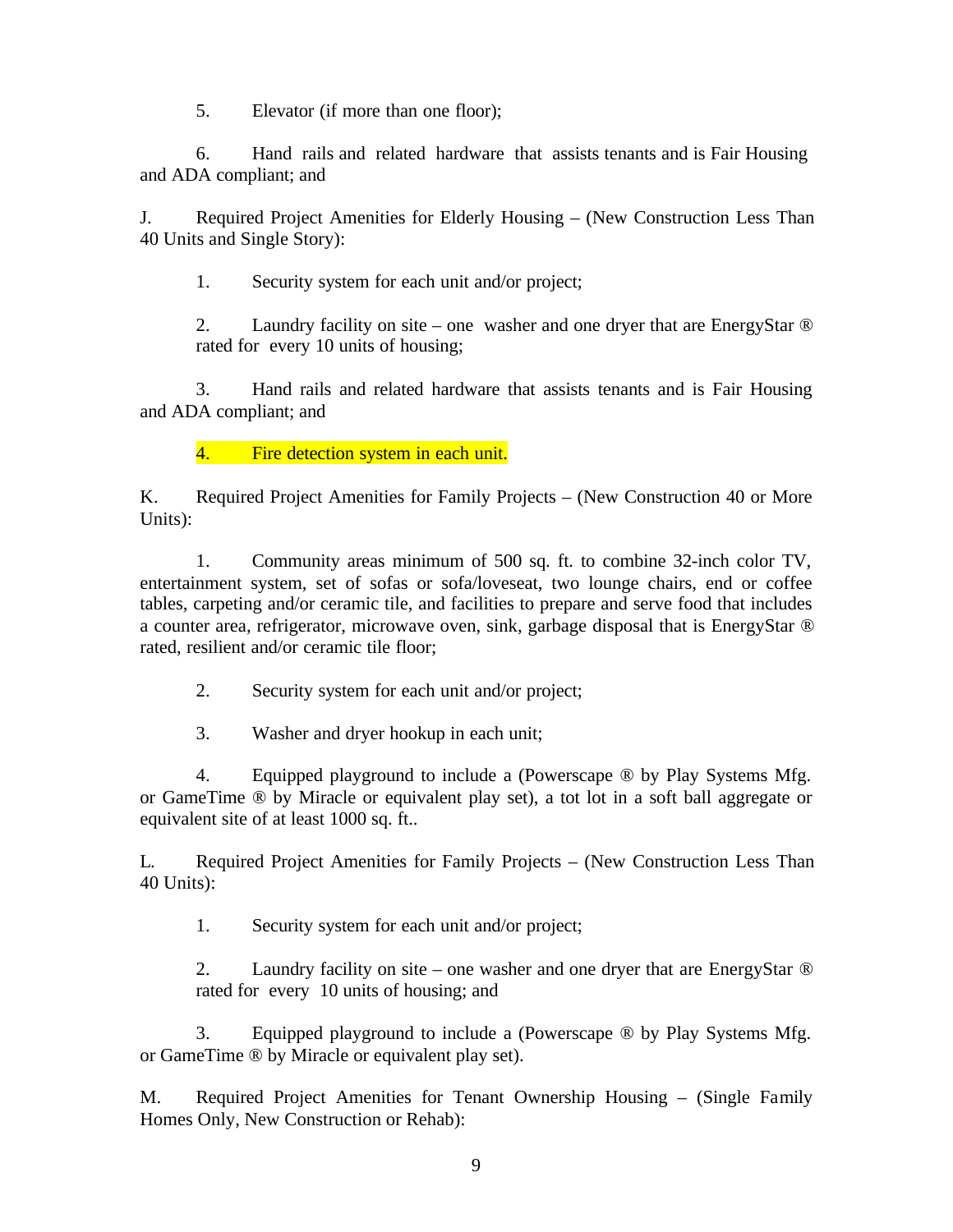1. Minimum of two-bedroom units and 1200 sq. ft. of residential area, excluding garages, outdoor patios, etc. (or minimum allowed per local zoning);

2. Minimum of 5,000 sq. ft. lot or the minimum allowed per local zoning;

3. Washer and dryer hookup that are EnergyStar ® rated in each unit;

4. One car attached garage.

N. The Division is currently waiting for the finalization of an Energy Effiency proposal that will be used for future Rehab Projects. The proposal should be in place by the time of the public hearings. The proposal when accepted by the Administrator will replace the current standards.

Required Project Amenities for Acquisition/Rehab/Conversion/Change of Use – (40 or More Units):

1. Community areas minimum of 500 sq. ft. to combine 32-inch color TV, entertainment system, set of sofas or sofa/loveseat, two lounge chairs, end or coffee tables, carpeting and/or ceramic tile, and facilities to prepare and serve food that includes a counter area, refrigerator, microwave oven, sink, garbage disposal that is EnergyStar ® rated, resilient and/or ceramic tile floor;

2. Security system for each unit and/or project;

3. Laundry facility on site in a common area – one washer and one dryer that are EnergyStar ® rated for every 10 units of housing.

O. Project Amenities for All Other Housing – (New Construction 40 or More Units):

1. Community areas minimum of 500 sq. ft. to combine 32-inch color TV, entertainment system, set of sofas or sofa/loveseat, two lounge chairs, end or coffee tables, carpeting and/or ceramic tile, and facilities to prepare and serve food that includes a counter area, refrigerator, microwave oven, sink, garbage disposal that is EnergyStar ® rated , resilient and/or ceramic tile floor;

2. Security system for each unit and/or project; and

3. Laundry facility on site – one washer and one dryer that are EnergyStar ® rated for every 10 units of housing.

P. The Division is currently waiting for the finalization of an Energy Efficency proposal that will be used for future Rehab Projects. The proposal should be in place by the time of the public hearings. The proposal when accepted by the Administrator will replace the current standards.

Required Project Amenities for All Other Housing – (New Construction and Rehab Less Than 40 Units):

1. Security system for each unit and/or project; and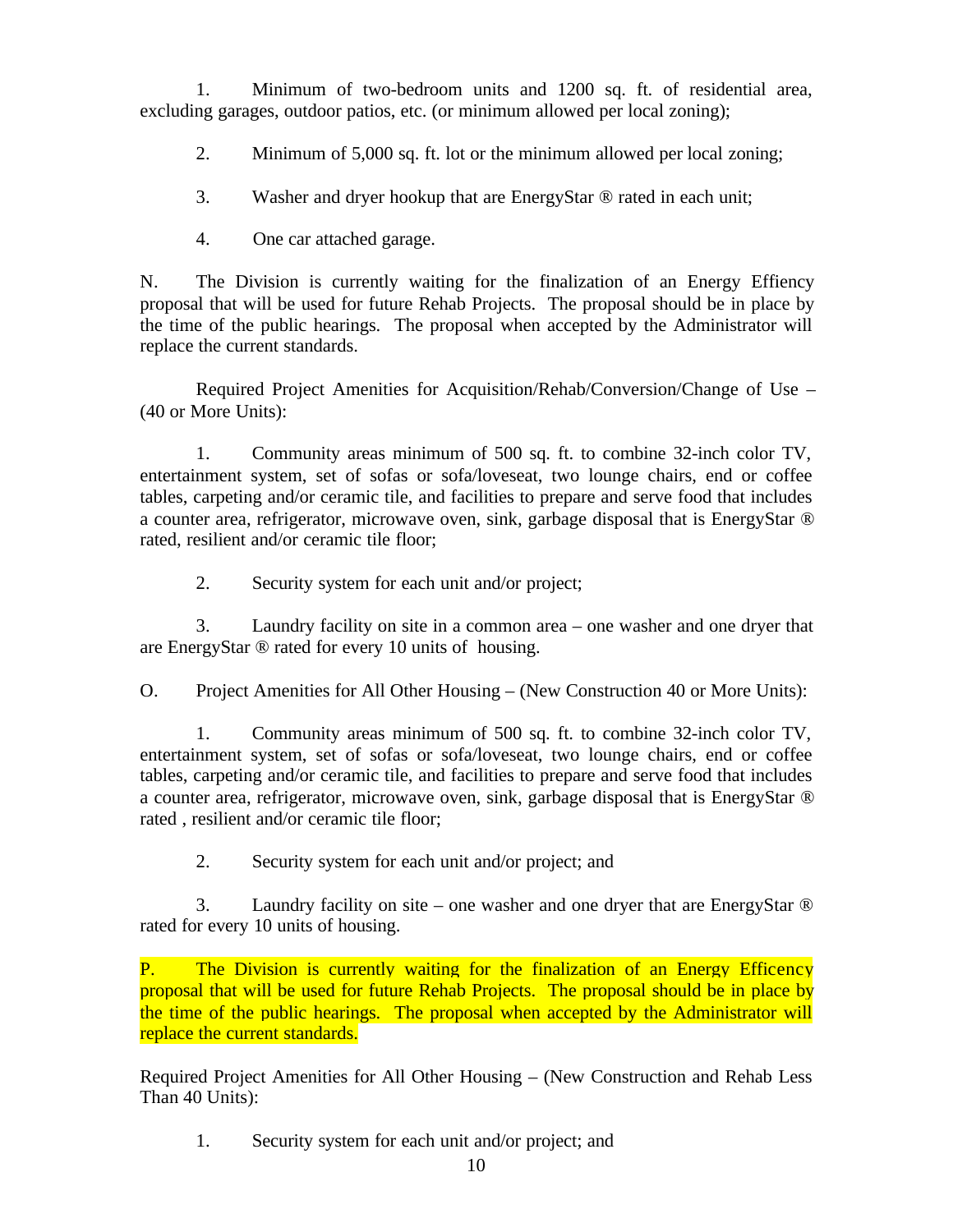2. Laundry facility on site – one washer and one dryer that are EnergyStar ® rated for every 10 units of housing.

Q. The project owner must demonstrate experience and proficiency in developing low-income housing. A low-income housing project is defined as a project with rents restricted by a recorded Declaration of Restrictive Covenants, for a specific number of years, and by limiting tenancy to families whose gross income does not exceed 60% AMI. An addendum to the application is required, providing a brief description of at least five projects developed/managed, including the name and location, date construction began, the date lease-up began, current occupancy levels, and permanent financing sources. A copy of the recorded Declaration of Restricted Covenants also is required. The project owner must identify the individual or employee for which experience is being claimed and their involvement in the project. Organizations with less than five projects will be considered if they have received an allocation of Tax Credits within the last three years; and if the project(s) is in good standing and/or in compliance.

See NAC 319.989 (16)

R. The project owner of special needs projects must demonstrate a minimum of three years of experience providing a service or assistance to persons with special needs. Organizational information specified in the application package must demonstrate the minimum of three years of experience and identify the service provided.

S. Projects must be closed and ready to proceed within 270 days from the date of the reservation letter. Projects not meeting this deadline must contact the Division in writing prior to the expiration of the 270 days to request a 45-day extension. The 45-day extension only will be granted in instances when acts of God occur (flood, fire, earthquake, storm, etc.) resulting in the delay. (See NAC 319.981). Projects that have not closed within the 270 days, or have been granted a 45-day extension and have not closed within the 45-day extension period, will have their reservation of Tax Credits terminated. Each project owner must sign the Division's Agreement to Commence Construction within 270 days in order to receive a reservation of Tax Credits. Failure to comply with the Agreement will result in the forfeiture of the awarded Tax Credits.

T. The architect must certify that the project's architectural plans/drawings meet all federal guidelines and The Federal Fair Housing Act regarding design standards for handicapped accessibility. This includes the standards specified within the Americans with Disabilities Act (ADA) and Section 504 where applicable.

\* The Division is considering additional specific fair housing and ADA standards and/or the IBC International Building Code.

# **Section 6 Non-Profit Set Aside**

There will be a non-profit set-aside in the amount of 10% of the state ceiling or approximately \$390,000. A reservation or allocation of Tax Credits from this set-aside will be limited to non-profit organizations acting alone or in partnership with a for-profit developer if the non-profit partner has received a determination letter from the Internal Revenue Service indicating that the organization is qualified pursuant to IRC § 501 (c)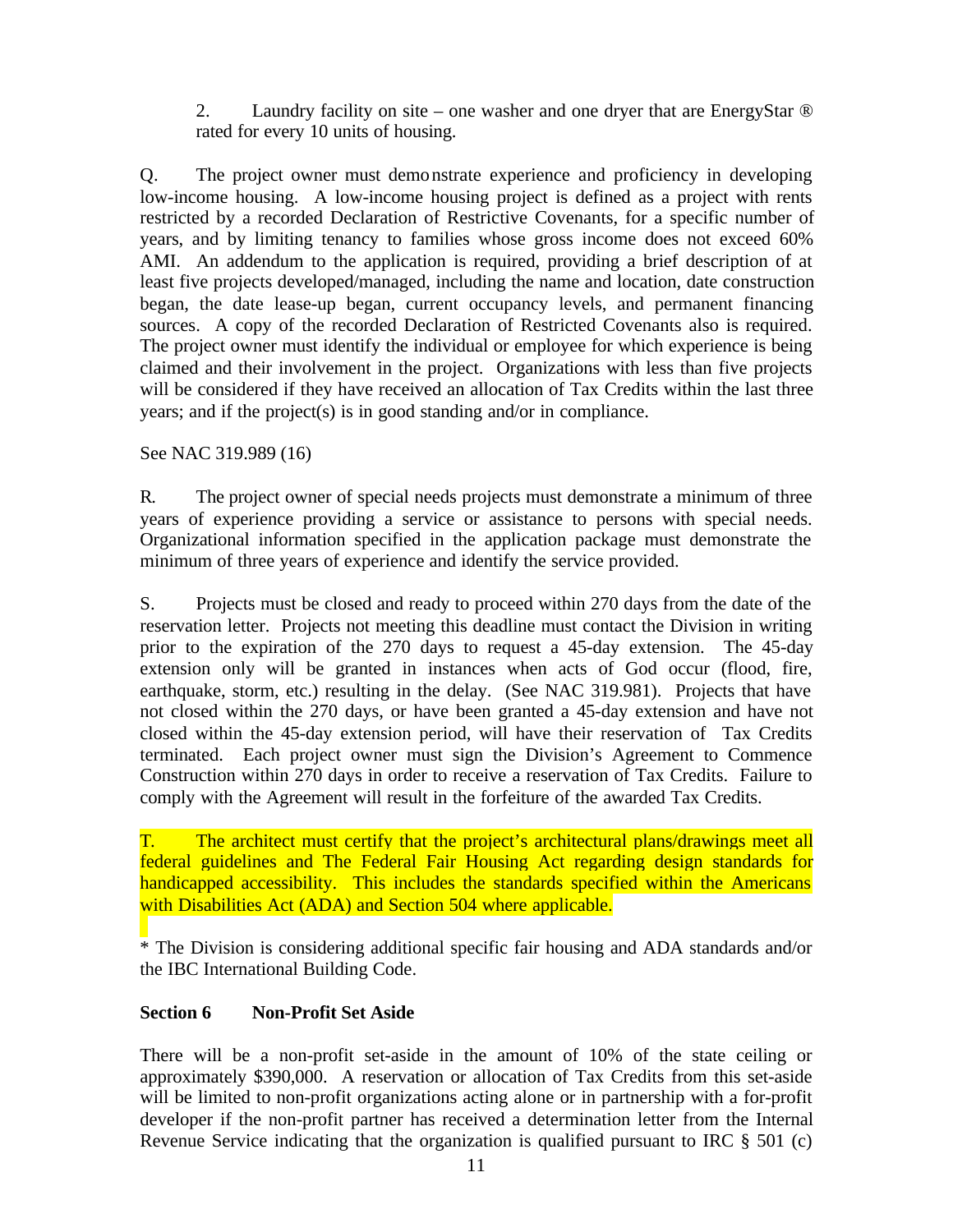(3) or 501 (c) (4) and the application package contains an executed Exhibit Seven. The non-profit organization must certify in writing, to the Division, that it meets the requirements of NAC 319.988. The project owner must also certify that no change has occurred in the organization since the issuance of the determination letter from the Internal Revenue Service that would affect the validity of the determination letter. If the project is awarded Tax Credits from the non-profit set-aside, any new project owner during the compliance period must qualify for an allocation of Tax Credits from the nonprofit set-aside under the provisions of this QAP.

# **Section 7 USDA-RD Set Aside**

There will be a United States Department of Agriculture Rural Development (USDA-RD) set aside in the amount of 5% of the State's ceiling, or approximately \$195,000.00. At the time of application, the project owner must supply the local USDA-RD office with a letter authorizing that office to release to the Division a copy of the project owner's application for USDA-RD funding. A copy of the letter must be submitted with the Tax Credits application.

A reservation or allocation of Tax Credits from this set-aside will be limited to those projects that are receiving direct funding from USDA. Projects receiving support in the way of loan guarantee or other similar support will not be considered for a reservation or allocation from this set-aside. Acquisition/Rehab projects must be in accordance with USDA regulations and must substantially rehabilitate or change the project to accommodate the housing needs in which the project is located. New construction will be a funding priority and rehab a consideration. Rehab projects will require a letter from USDA as to why the rehab is warranted.

USDA-RD Tax Credits applications will be processed within the normal Tax Credits reservation cycle. If the United States Department of Agriculture is unable to issue a certification stating the availability of federal funding by the date the Division receives notice that National Pool Tax Credits are available, said reservations will be canceled and the USDA-RD set aside will be returned to the general pool for distribution.

See NAC 319.972

# **Section 8 Geographic Apportionment**

The geographic apportionment is based on Nevada's population estimate as provided by the Nevada State Demographer's Office. The estimate is used to establish the geographic apportionment percentages only and may not be relied on in establishing the amount of per capita Tax Credits available in this plan year.

See NAC 319.972 (4)

# **Section 9 Project Categories**

The 2003 QAP will be limited to the six project categories listed below (A through F). Only **one** project category can be selected for each application.

A. Projects for Individuals/Families with Children – (New Construction):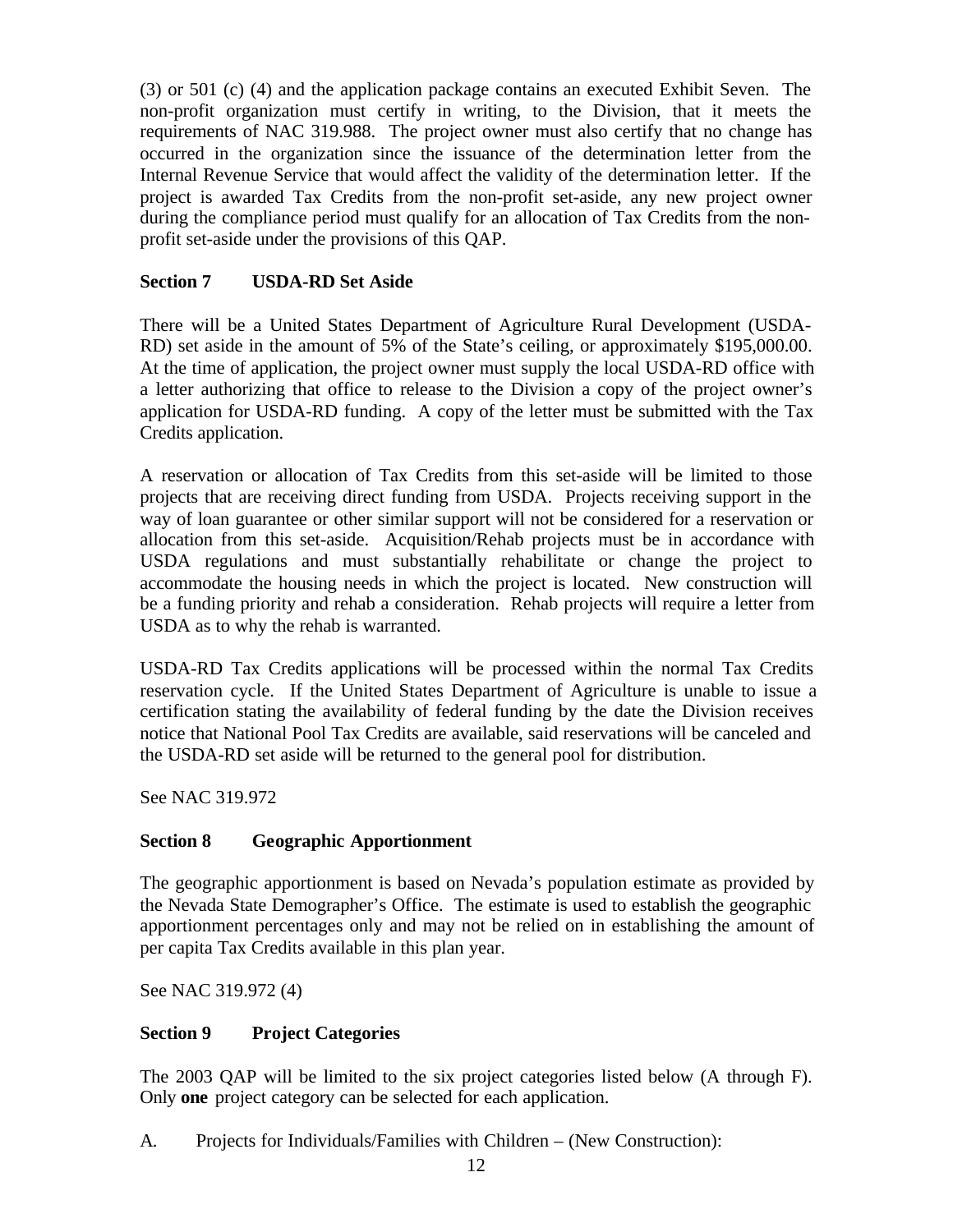1. To be considered for this category, at least 75% of the units in the project must consist of two or more bedroom units, and four bedroom units must be limited to 25% of the total development. The units must be made available to individuals/families with children. Minimum unit sizes are as follows: one bedroom – 680 sq. ft.; two bedrooms – 780 sq. ft; three bedrooms – 900 sq. ft; and four bedrooms – 1020 sq. ft. - no studio apartments.

B. Senior Housing Age 55 Years and Older – (New Construction)\*:

1. To be considered for this category, all of the units in the project will be targeted for seniors. Pursuant to The Federal Fair Housing Act, at least 80% of the units must have one household member who is 55 years of age or older to be considered senior housing. Conversely, no more than 20% of the units may be rented to households other than those age 55 years or older (62 years and older for USDA/RD projects); and

2. At least 20% of the total units in the project must be two-bedroom units (with the exception of USDA/RD funded projects).

# **\*Amenity points listed under Section 12 C of the 2003 QAP cannot be claimed in this category.**

C. Special Needs Housing – (New Construction):

To be considered for this category, at least 30% of the units must serve the special needs identified as:

- 1. Persons with mental illness or retardation;
- 2. HIV/AIDS patients;
- 3. Persons with developmental and/or physical disabilities;
- 4. Persons with drug and/or alcohol addictions;
- 5. Transitional housing as defined in IRC Section 42 (i)(3)(B)(iii);
- 6. Permanent supportive housing for the homeless;
- 7. Frail Elderly/Assisted Housing;
- 8. Alzheimer's/Dementia;
- 9. Victims of Domestic Voilence.

Units set aside for persons with physical disabilities must meet the specifications as defined by the American Standards Institute, Inc. Standard 117.1 of 1986.

The care to the special needs tenants in 1-5 above must be provided for either a minimum of the full 30-year affordability term required by the 2003 QAP or beyond if the project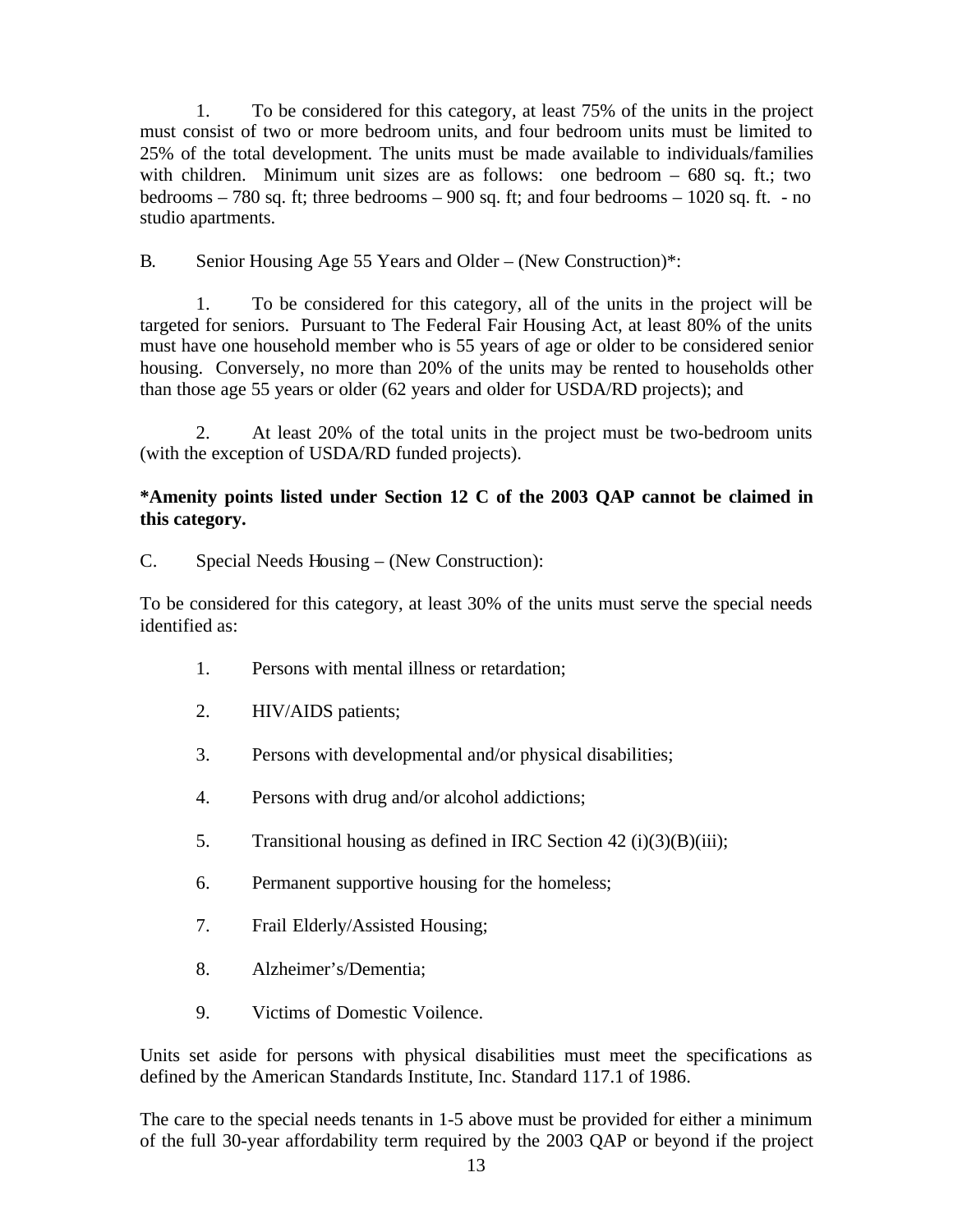owner elects to extend persuant to Section 5 (A) of the 2003 QAP). The above list of "Populations with Special Needs" (1-5) is not intended to be "all inclusive" and the Division reserves the right to award preference points to other Special Needs populations upon request of the project owner and review of the Division. The approval must be received prior to and submitted with the application.

\*For Section 9 C (6) above – All of the units in the project will be targeted for frail seniors, and/or for assisted housing and/or for seniors with Alzheimer's disease. The care must be provided for the initial 15-year, IRS mandated period of affordability. The Division intends to extend the provision of service for at least an additional 15 years. However, the continued provision of care will be assessed by the Division for viability and to determine if the project can continue as both an affordable housing facility and a provider of care. If the continued provision of care is not feasible, the Division has the authority to cancel the extended use agreement or to no longer require the project to continue the delivery of services component to the elderly tenants.

The levels of care must be conducted on a 24-hour basis and broken down into the services provided, their respective costs and the funding to provide the care (foundation grants, etc.). Care to the low- and very low-income tenants must be separated from the rent and specified how it is to be provided to tenants whom cannot afford it. Costs, if any, must be optional to the tenant residing in the restricted units.

The subsidization of the services to the low-income tenants may be accomplished through developing a mixed-income project. The residual income derived from the market-rate units and the services provided may subsidize the needed services to the lower-income tenants. Again, as specified above, the funding, costs and services to the lower-income tenants must be specified and all additional cost to the lower-income tenants must be optional. Only 20/50 and 40/60 mixed-income projects will be considered. The project will not be eligible for any extended compliance points.

#### D. Transitional Housing Program for Nevada State Department of Corrections:

Transitional Housing to assist the Nevada State Department of Corrections to provide a positive transitional environment for paroled individuals.

# E. Housing for Eventual Tenant Ownership – (New Construction)\*:

To be considered for this category, all of the units in the project must be made available for eventual ownership and will be limited to detached, single family structures; and/or townhomes (which must have separate legal descriptions when made available for ownership). Scattered site projects will not be allowed. All single-family homes must be located in the same parcel or parcels if they are contiguous.

1. The project must meet the initial 15-year period of affordability and compliance with the LIHTC program; and therefore, will be exempt from any additional affordability requirements when **all** of the single-family structures in the project are sold to eligible families;

2. Upon the termination of the 15-year compliance period, the units in the project must be made available for purchase by the existing tenants by rights of first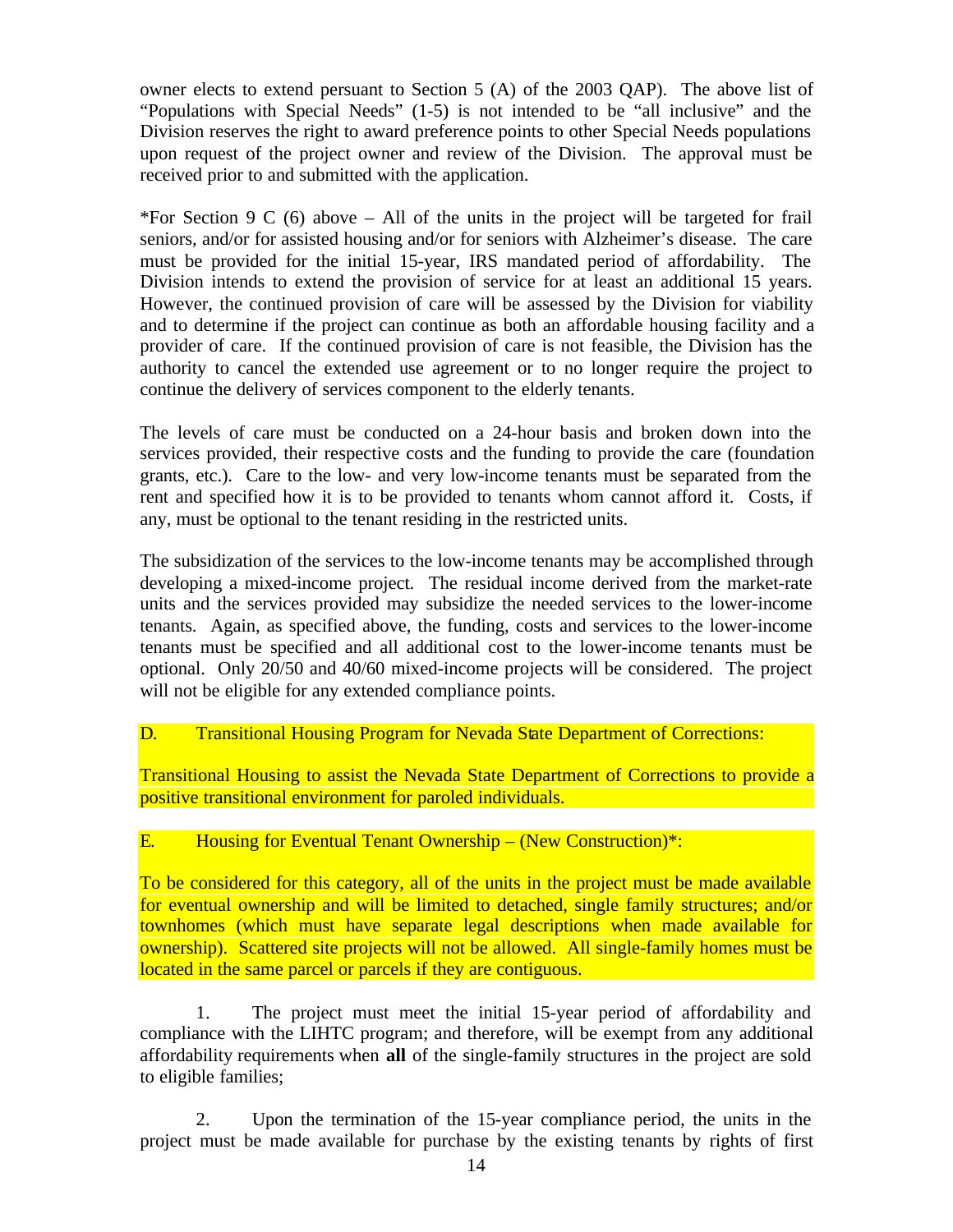refusal, or made available for sale by income-qualified families/individuals at the grossincome level of the project's elected minimum set-aside. The lots for each single-family home will be parceled out and will have separate, legal descriptions. Homes not yet sold must remain affordable, rental units pursuant to the terms and conditions of the original application; and the 15-year affordability period will be extended on all of the remaining, unsold units until the last single-family home in the project is purchased. The project will not be eligible for any extended compliance points;

3. The purchase price of the units must be set, taking into consideration the rent paid by the tenants, a portion of which must be set aside and accumulated to contribute as a down payment towards the purchase of the unit (di minimis payment). Tenants who terminate residency at the project must have this money returned to them; and

4. The mortgage must be a 15-year mortgage, the rates and terms being reflective of those offered in the open market at that time.

# **\* Amenities points listed under Sections 12 A, C, D and G of the 2003 QAP cannot be claimed in this category.**

F. Mixed Income Residential Projects – (New Construction):

To be considered for this category, a minimum of 10% of the units in the project must be unrestricted, market-rate dwelling units. Once established, the qualified basis (applicable fraction) for the project must be maintained for at least the 30-year compliance period. The applicable fraction will be the **lesser** of the percentage of Tax Credit units to the total units in the project, or the percentage of restricted square footage in the project to the total square footage in the project, excluding common areas.

G. Acquisition/Rehab/Conversion\*/Change of Use\*\*

Applications for Acquisition/Rehab may be intended for any tenant base specified in Section 9 A-D of the 2003 QAP. However, the project will be categorized and scored solely as an Acquisition/Rehab project. To be considered for this category, the following is required:

1. All units will be dedicated to affordable housing and all of the existing buildings, excepting out buildings (e.g., garages, storage sheds or workshops) are to be adapted for use as low-income rental dwelling units;

2. Projects applying for Tax Credits in this category must have a per-unit rehabilitation investment of at least \$5,000.00 in actual construction costs (not eligible basis); and the amount must be specified in the CNA and statement from Page 7. The acquisition price that will be allowed in eligible basis will be the as-is-appraised value as of the date of acquisition. A copy of the appraisal must be submitted with the application;

3. The rehabilitation investment will be calculated by taking the actual hard construction cost of the project, divided by the number of residential units; and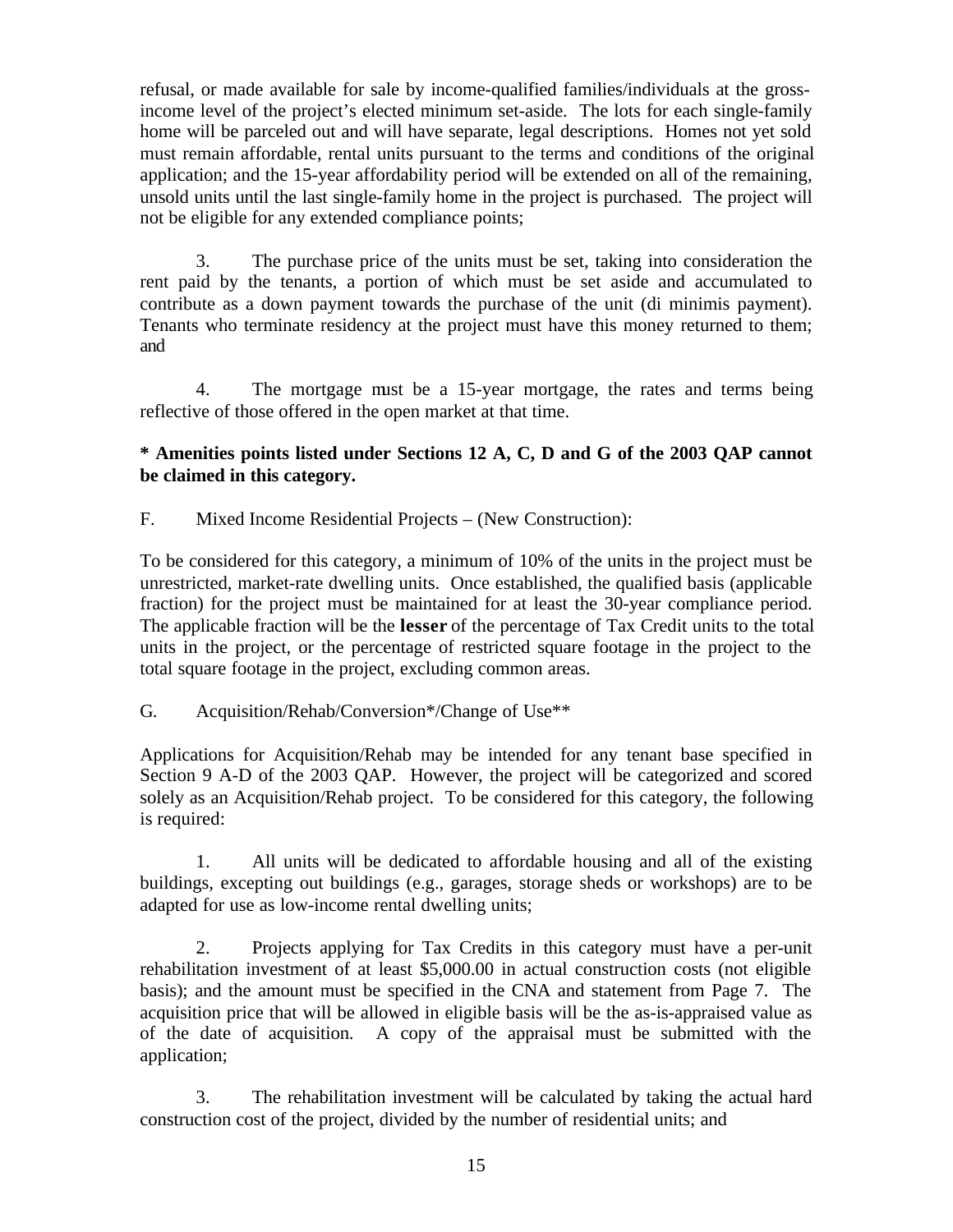4. The building(s) must be purchased by the project owner, and the building(s) must meet the 10-year test in order to qualify for acquisition/rehab Tax Credits. A certification by a tax attorney that the 10-year rule has been met. No sale will be allowed from one partnership to another partnership in which the same entity is one of the limited/general partners in both partnerships.

5. All Acquisition Rehab/Conversion/Change of Use must choose at a minimum (two exterior efficency standards and two interior efficency standards as outlined in Sec 5 of this QAP).

\* Conversion Projects – structures converted from an unrelated use to housing (i.e. converting an old schoolhouse into affordable housing).

\*\* Change of Use Projects – projects, which alter existing housing to meet other housing, needs (i.e. converting a transitional housing project into affordable housing for the elderly).

## **Section 10 Preference Points Categories**

Each application may be eligible to receive preference points in the following sections of the 2003 QAP:

Scoring values will be changed after QAP is finalized.

A. Sections 11-16, for a maximum of 35 points.

B. Sections 18-23 (only the section pertaining to the project), for a maximum of 20 points.

C. Sections 25-29, for a maximum of 50 points.

# **Section 11 Preference Points for Project Location (One Category Only)**

Each application may be eligible to receive a maximum of two preference points for project location as follows:

A. Projects that are located in a Qualified Census Tract, the development of which contributes to a concerted community revitalization plan.

B. Projects that are located in a non-CDBG eligible census tract.

C. Projects that are part of a Redevelopment Project Area as defined in Nevada Revised Statute 279.412.

D. Acquisition/Rehab in an area utilizing the rehabilitation of existing housing as part of a revitalization plan/strategy.

E. Nevada at Risk Properties as listed in the National Housing Trust Publication.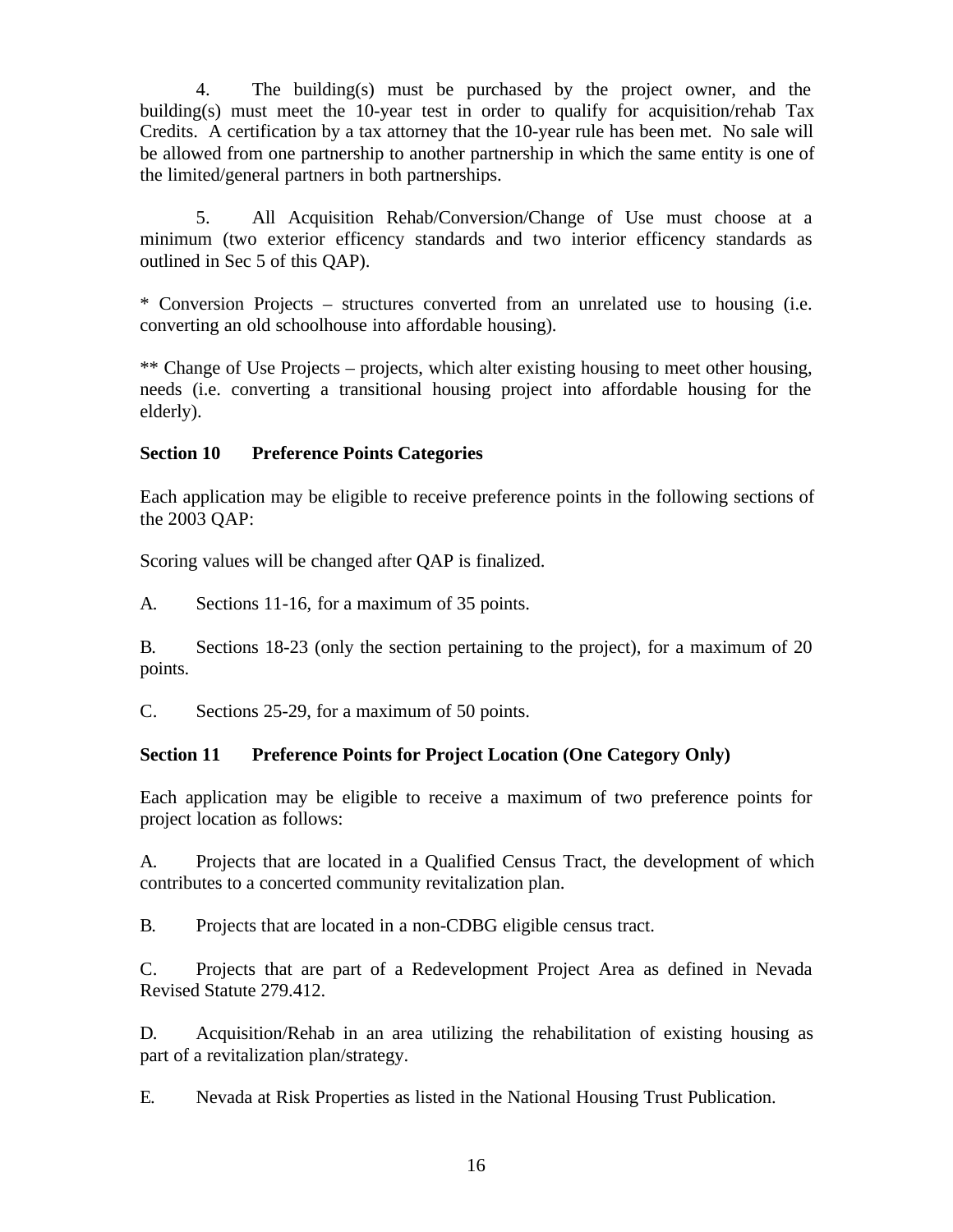Projects claiming preference points under A-D above require certification from the local jurisdiction/government agency clearly stating that the project is located in such an area.

See NAC 319.989

# **Maximum number of preference points available: 2**

# **Section 12 Preference Points for Project Amenities**

Exercise or Recreational Amenities

A. Swimming or lap pool (excluding tenant ownership projects) – 3 points;

B. Kiddie pool that purifies and recyles water (family projects and tenant ownership projects only)  $-2$  points;

C. Equipped weight/exercise room – minimum 500 sq. ft. and three exercise machines (excluding tenant ownership projects); - 2 points;

D. Equipped picnic area – minimum of three charcoal barbecue units and three 6' picnic tables with benches on three separate concrete slabs no less than 200 sq. ft. evenly distributed throughout the project. For tenant ownership projects, one charcoal unit, a 6' picnic table with benches on 64 sq. ft. concrete slab (or in patio area, if present) for each unit  $-1$  point.

Individual Tennant and Unit Amenities

E. Covered parking for each unit – per local building code (excluding tenant ownership projects) – 2 points;

F. Exterior storage for each unit – minimum 24 sq. ft. floor area, wood-framed structure. For tenant ownership projects, an attached two-car garage – 1 point;

G. Patio or balcony for each unit – minimum of 48 sq. ft. For tenant ownership projects, a covered, wood-framed and roofed rear patio area of no less than 64 sq. ft. with concrete  $slab - 1$  point;

H. EnergyStar ® washer and dryer provided and installed in every residential unit - 3 points;

I. Two ceiling fans for each unit – one in the living area and one in the master bedroom (See Section  $5 H 2$ ) – 3 points;

J. Air conditioner or swamp cooler for each unit\* - 2 points.

\* Swamp coolers or air conditioning for projects in Clark, Esmeralda, Lincoln, and the portion of Nye County that is south of Tonopah, Nevada, are ineligible.

Project Amenities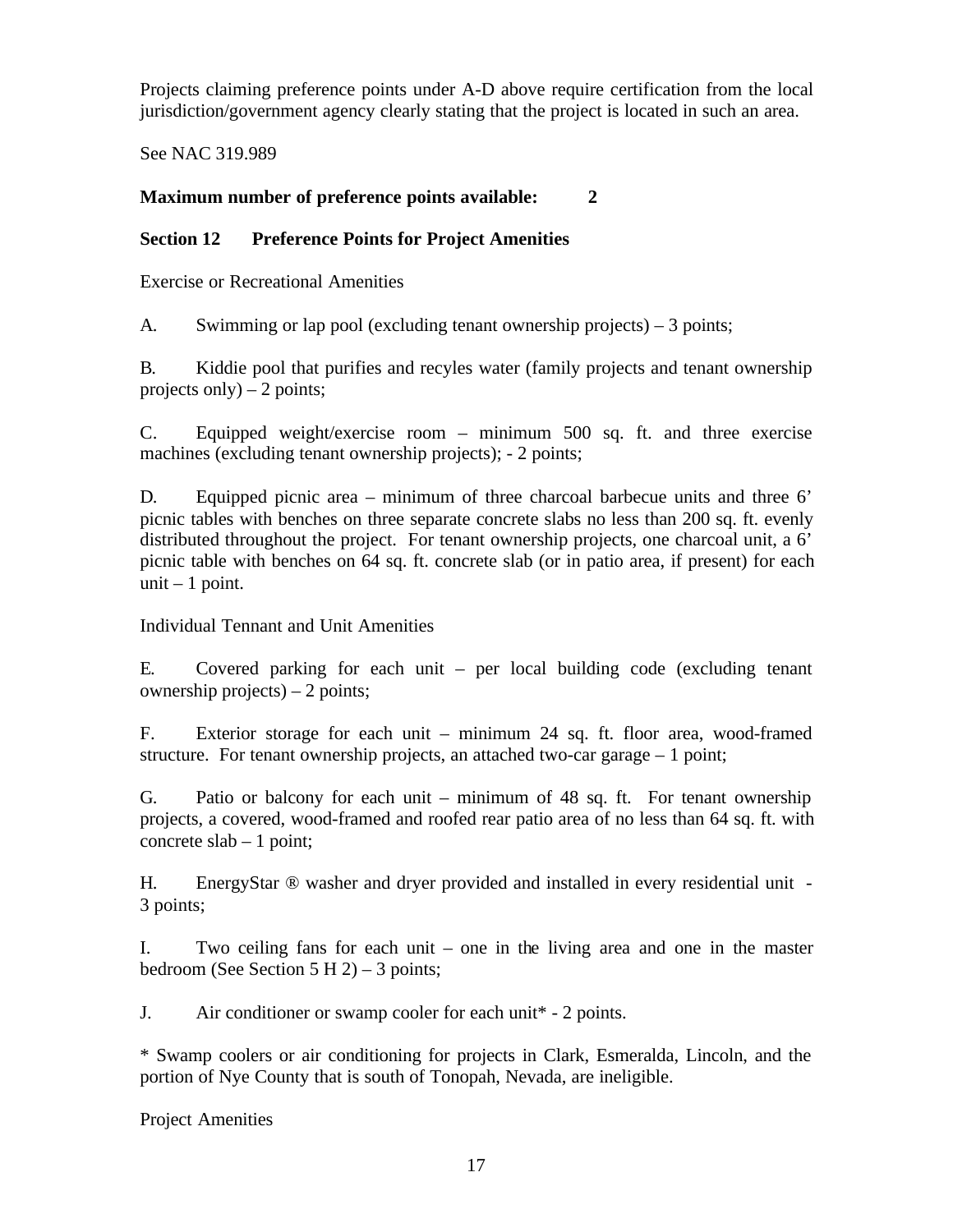K. Exterior lighting for each unit must be compact fluorescent/dusk dawn fixtures and illuminated walking path  $-2$  points;

L. Elevator (excluding elderly projects/tenant ownership projects) over 40 units – 3 points;

M. Computer/study room with full Internet access – minimum of 250 sq. ft. with a minimum of one computer for every 20 units (1.8 GHzv Intel Pentium 4 Processor, 128 MB. DDR SDRAM, 20 GB Hard Drive, 15-in. Monitor, 32 MB Graphics, 48X Max CD ROM, Microsoft Windows). For tenant ownership projects, one computer as per the above with Internet access on a work station set up in the common area of home  $-1$ point.

# **Maximum number of preference points available: 15**

# **Section 13 Preference Points for Project Readiness**

Preference points in this category will be based on the following completed components of the project. All points claimed must be clearly documented, verifying their completion to the satisfaction of the Division:

1. Ownership of the land (1 pt.);

2. Proper zoning of the size; (can specify need for special use permit being required (1 pt);

- 3. Soil testing completed (1 pt.);
- 4. Completed Phase I environmental study (1 pt.); or
- 5. Partnership documents filed with the State of Nevada's Secretary of State (1 pt.).

**Maximum number of preference points available: 5**

# **Section 14 Preference Points for Nevada Based Applicant**

Pursuant to NAC 319.989(14), ten preference points will be awarded to projects if the project owner is deemed to be based in Nevada. To be deemed as based in Nevada, a project owner that is a natural person must be a resident of Nevada. If a project owner is a business entity, the project owner must:

1. Be organized as a corporation, partnership, limited-liability company or other principal of the entity for the last 12 months pursuant to the laws of Nevada;

2. Maintain an office in Nevada from which a general partner, managing partner, principal officer of the applicant, including a president, or chief financial officer or chief operating officer, conducts regular business;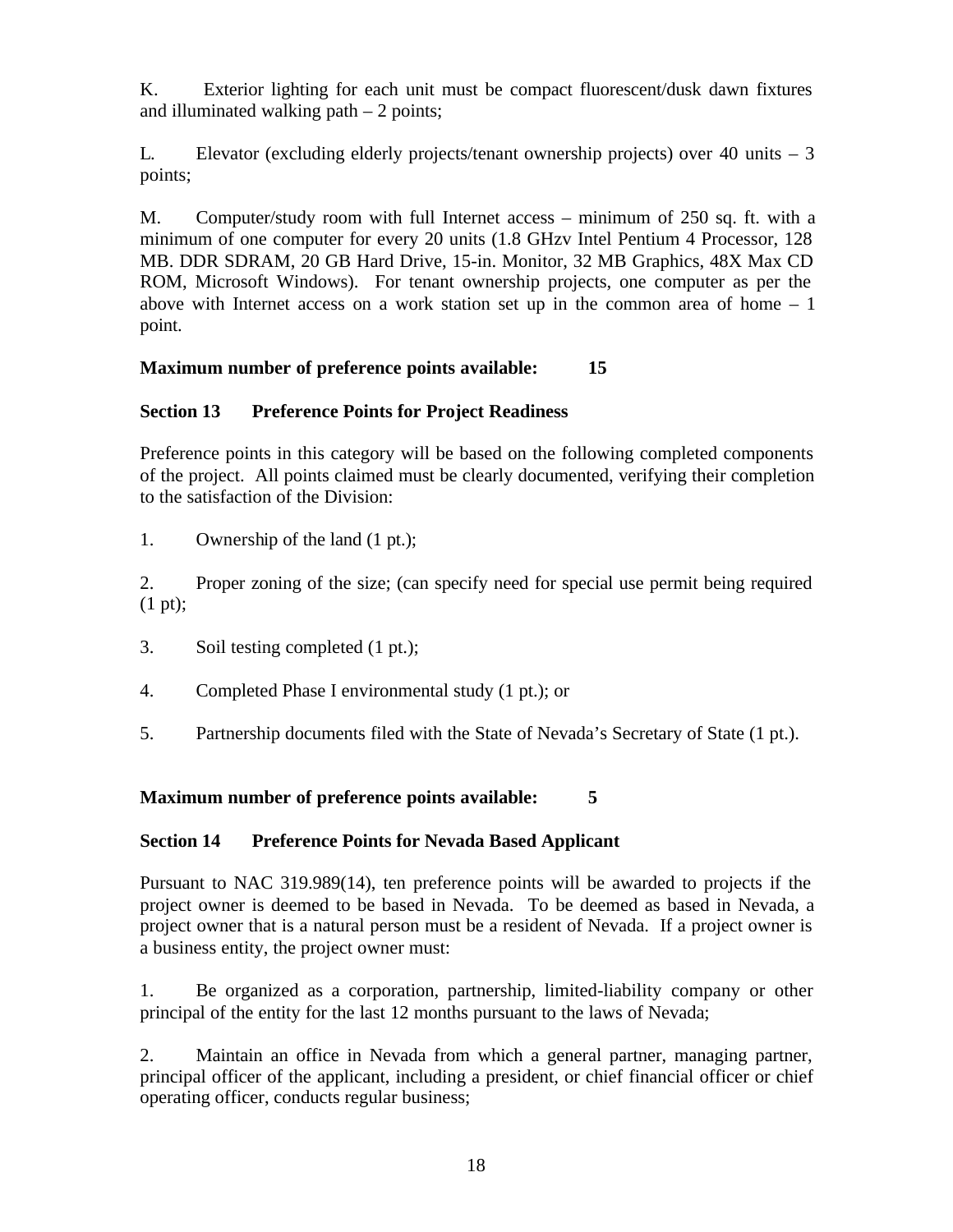3. Maintain an office that is sufficiently identified and staffed to ensure that a member of the general public may visit the office to substantively discuss matters relating to the project with one of the persons identified in (2) above.

If a project is awarded preference points in this category, all correspondence, letters, facsimiles and telephone communications from the Division will be directed to the Nevada office.

# **Maximum number of preference points available: 10**

# **Section 15 Preference Points for Extending the Affordability Period**

Preference points will be given to projects extending the period of affordability beyond the required 30 years. Applications will receive one preference point for each additional 10-year period of affordability, not to exceed 50 years.

# **Maximum number of preference points available: 2**

**Projects developed for eventual tenant ownership and for frail elderly, assisted housing and seniors with Alzheimer's disease will not be eligible for points in this category.**

**Section 16 Preference Points for Water Efficiency of Landscape Design** (will compete with all applications in the same geographic or specified set-aside).

Five preference points will be awarded to projects that are at least 75% desert/zero landscaped. This must be verified by the architect/landscape architect.

# **Maximum number of preference points available 6**

# **Section 17 Preference Points – Variable**

Variable preference points for Sections 18-23 below will be determined at the time of application review. The application will be ranked against those applications within the same project category as specified in Section 9 and within the specific set-aside or geographic apportionment. Preference points may be claimed for only **one** category in Sections 18-23. The application scoring the highest in the category will receive 10 points, the second highest scoring application will receive seven points, the third highest scoring application will receive five points, the fourth highest scoring application will receive three points, and the fifth highest scoring application will receive one point.

**Section 18 Preference Points for Projects for Individuals/Families with Children** (limited only to those applications and compared with those in the same geographic or specified set-aside).

Preference points will be rated and determined after the applications are received for that specific set-aside and will be scored based on the highest overall number of bedrooms contained within the entire project. For example, a 60-unit project with 20 2-bedroom units, 10 3-bedroom units and 15 4-bedroom units would have a total of 130 bedrooms in the project. If three applications for housing for individuals with children are received in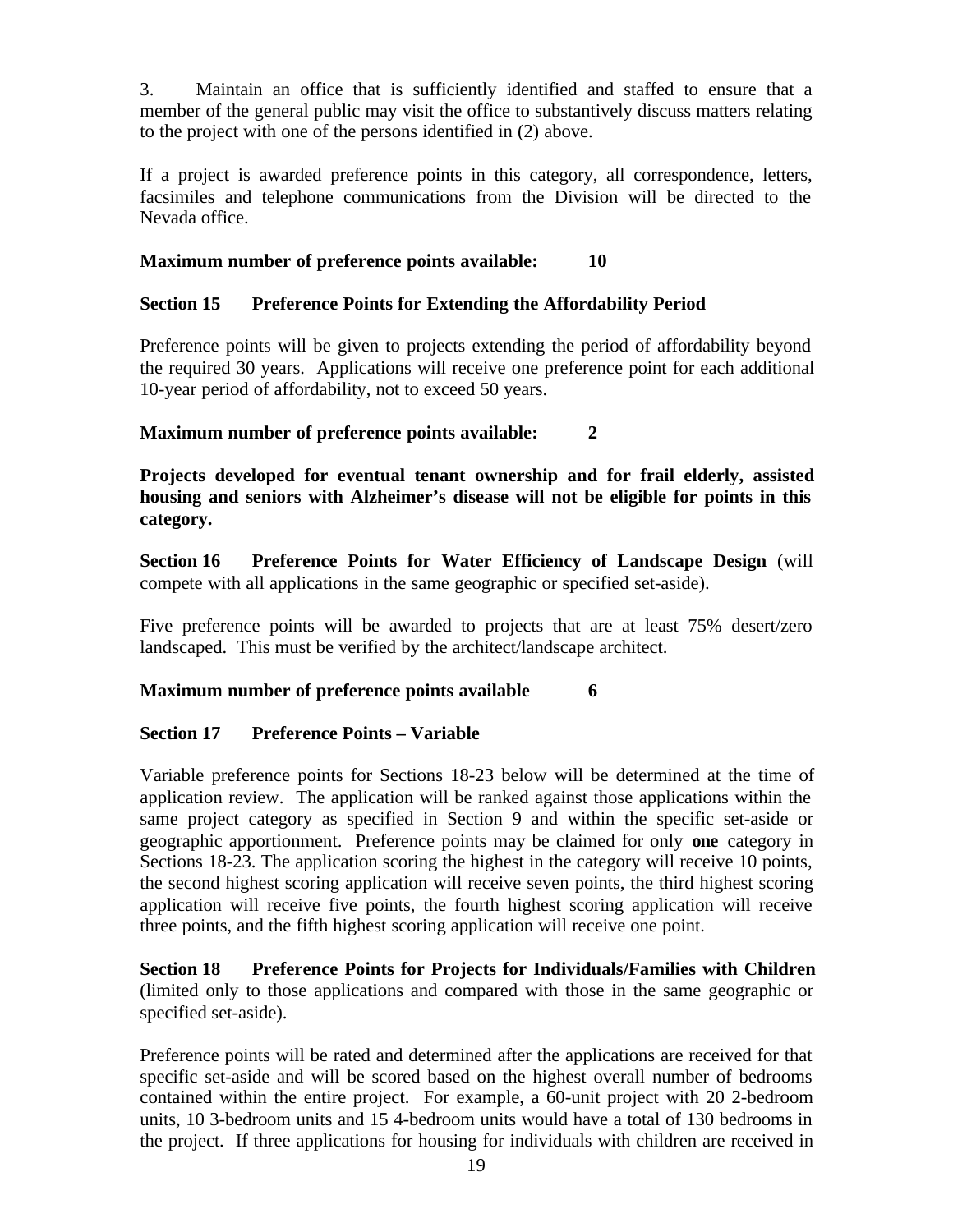a specific set-aside, the application with the highest overall number of bedrooms in the project would receive 10 points, the second highest scoring project would receive seven points and the third highest scoring project would receive five points.

**Section 19 Preference Points for Senior Projects Age 55 Years and Older** (limited only to those applications and compared with those in the same geographic or specified set-aside).

Preference points in this category will be rated and determined after the applications are received for that specific set-aside and will be scored based on the highest average unit size in the project per square feet. For example, a senior project of 50 units with 30 studio apartments, averaging 450 sq. ft., (13,500 sq. ft.) 10 one-bedroom apartments averaging 600 sq. ft. (6,000 sq. ft.), and 10 two-bedroom apartments averaging 750 sq. ft., (7,500 sq. ft.) has an average unit size of 540 sq. ft. (27,000 sq. ft. divided by 50 units) in the project. If six applications are received in this set-aside, the project with the highest average unit size per square foot will receive 10 points, the second highest scoring project will receive seven points, the third highest scoring project will receive five points, the fourth highest scoring project will receive three points, and the fifth highest scoring project will receive one point.

**Section 20 Preference Points for Special Needs Housing** (limited only to those applications and compared with those in the same geographic or specified set-aside).

The preference points in this category will be rated and determined after the applications are received for that specific set-aside and will be scored based on the experience of the project owner/general partner in developing the specified special needs housing and/or delivering the services relating to the special need. The experience must exceed the three-year minimum required by the Division and must be verified by a dated document, such as the articles of incorporation which verifies the number of years the organization has provided the service. A list of all of the housing units developed in chronological order commencing with the year the first project was placed in to service must also be submitted. Applications will be ranked based on the following: (1) the number of months of experience will be weighted by 70%; (2) the number of housing units developed will be weighted by 30%. In the example below, applicant one possesses 12 years of experience providing services to homeless individuals and has produced 250 units of transitional housing. Applicant two possesses seven years of experience providing services to developmentally disabled people and has produced 300 units of housing for the developmentally disabled. The scoring is as follows:

| Application 1              | Application 2            |
|----------------------------|--------------------------|
| 144 months x $.70 = 100.8$ | 84 months x $.70 = 58.8$ |
| 250 units x $.30 = 75$     | 300 units x $.30 = 90$   |
| Total = $175.8$            | Total = $148.8$          |

Application 1 would receive preference points priority because of its higher over-all score.

In this example, if six applications are received, the project with the highest score as calculated above will receive 20 points, the second highest score will receive seven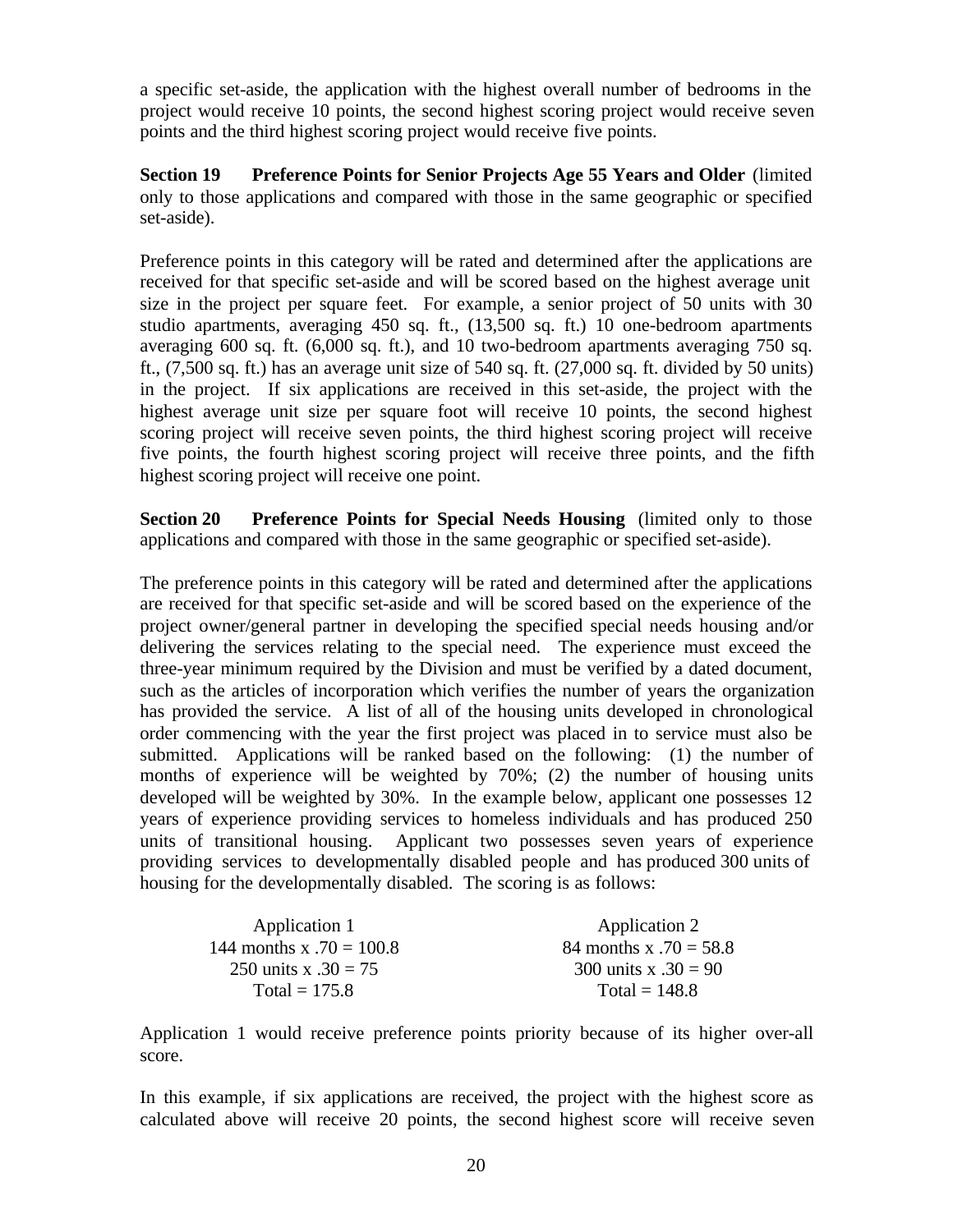points, the third highest score will receive five points, the fourth highest score will receive three points, and the fifth highest score will receive one point. (15 Points)

### **Section 21 Special Housing Needs for the Nevada State Department of Corrections**

Transitional Housing to assist the Nevada State Department of Corrections to provide a positive transitional environment for paroled individuals. Successful sponsor will partner with the Nevada State Department of Corrections to provide either new construction and/or acquisition rehab for a single project as outlined in a proposal from the Nevada State Department of Corrections to the Division's Advisory Board. The Division will provide an outline of the proposal upon request. (25 Points)

**Section 22 Preference Points for Projects for Promoting Eventual Tenant Ownership** (limited only to those applications and compared with those in the same geographic or specified set-aside).

Preference points in this category will be rated and determined after the applications are received for that specific set-aside and will be scored based on the total overall residential square footage made available for eventual ownership. For example, a project of 20 single-family homes, each with an area of 1,200 sq. ft. would have a total of 24,000 sq. ft. of residential space. If five applications in a specific set-aside are received, the project offering the highest amount of overall residential square footage in the project will receive 10 points, the second highest scoring project will receive seven points, the third highest scoring project will receive five points, the fourth highest scoring project will receive three points, and the fifth highest scoring project will receive one point.

**Section 23 Preference Points for Acquisition/Rehab, Conversion or Change of Use Projects** (limited only to those applications and compared with those in the same geographic or specified set-aside).

Preference points in this category will be rated and determined after the applications are received for that specific set-aside and will be scored based on the highest per-unit rehabilitation investment (hard construction costs/number of units in the project). For example, if seven applications in a specific set-aside are received, the application with the highest per-unit rehabilitation investment will receive 10 points, the second highest scoring project will receive seven points, the third highest scoring project will receive five points, the fourth highest scoring project will receive three points, and the fifth highest scoring project will receive one point.

The minimum investment per unit is \$5,000.00 and the amount for which the project is claiming preference points must be reflected in the Capital Needs Assessment. (See Section 9F).

**Section 24 Preference Points for Mixed-Income Projects** (limited only to those applications and compared with those in the same geographic or specified set-aside).

Preference points in this category will be rated and determined after the applications are received for that specific set-aside and will be scored based on the highest percentage of market-rate units in the project which exceeds the minimum requirement of 10%. The square footage and bedroom size of both market-rate and restricted units must be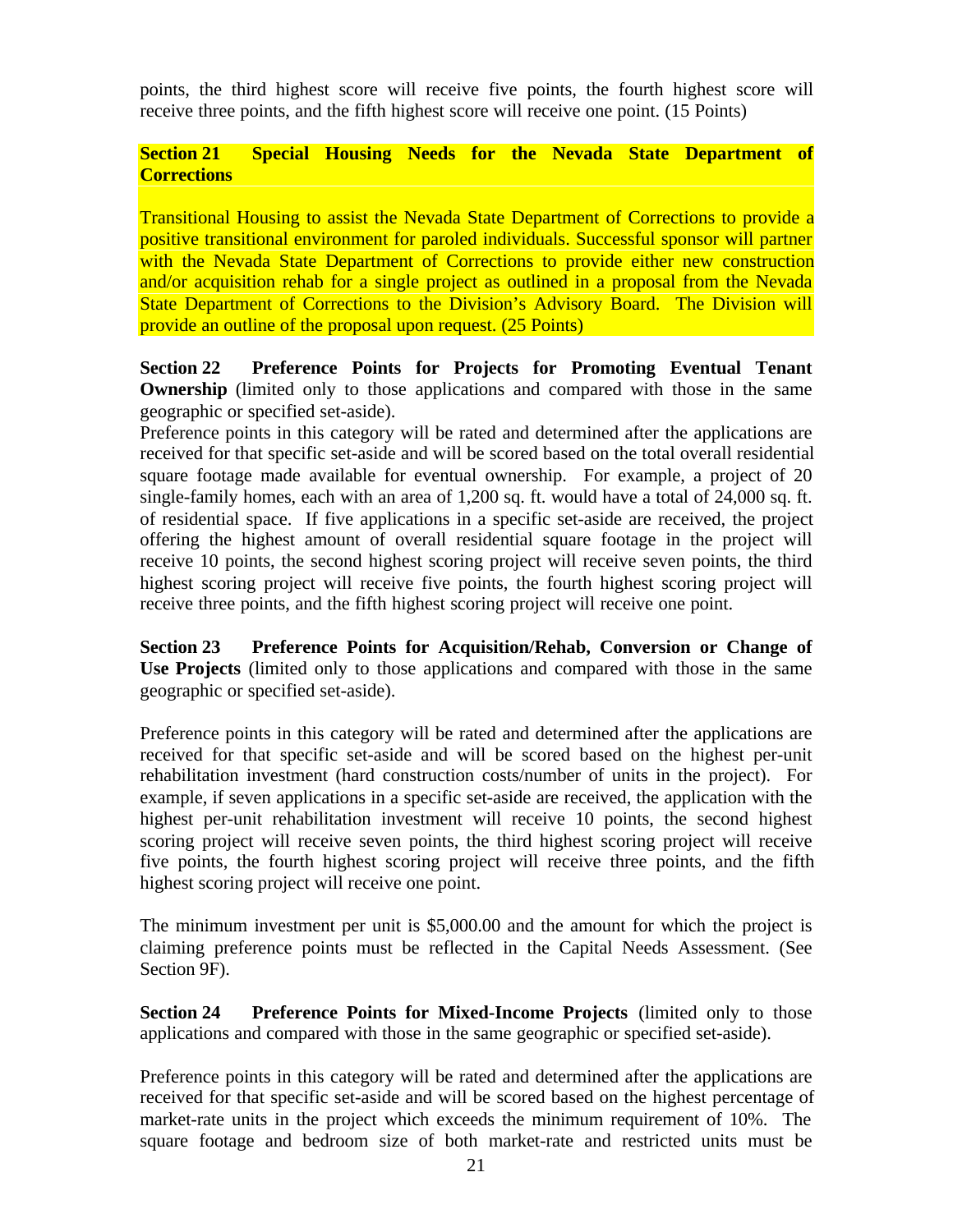proportional. For example, a 60-unit project setting aside 30 units (50%) at market rate, or a total of 30,000 sq. ft. and 90 bedrooms, also must set-aside the same proportionate square footage and number of bedrooms in the restricted units. Targeting smaller units with fewer bedrooms as the Tax Credits units will not be allowed. Restricted units may be confined to specific building(s) in the project as long as the square footage and unit mix is proportional to the market-rate units. However, the buildings must be equally placed within the project and have full access to project amenities. If five applications are received, the project with the highest percentage of market-rate units will receive ten points, the project with the second highest percentage will receive seven points, the project with the third highest percentage will receive five points, the project with the fourth highest percentage will receive three points, and the project with the fifth highest percentage will receive 1 point.

#### **Maximum number of preference points available in Sections 18-23 10**

### **Projects with no competing applications in the same geographic or specific set-aside in Sections 18-23 will receive 10 points.**

## **Section 25 Additional Variable Preference Points**

All applications received within their primary set-aside or geographic apportionment will compete for preference points in Sections 25-29. As in Section 16, each category will carry a maximum of 10 points. The application scoring the highest in the category will receive 10 points, the second highest scoring application will receive seven points, the third highest scoring application will receive five points, the fourth highest scoring application will receive three points, and the fifth highest scoring application will receive one point.

**Section 26 Preference Points for Low Rent Targeting** (will compete with all applications in the same geographic or specified set-aside).

Preference points in this category will be rated and determined after the applications are received for all of the applications in that specific set-aside/geographic apportionment and will be scored based on the lowest overall rent targeting in the project for that particular set-aside. The scoring will be calculated by determining the percentage of the total units in the project set aside at the respective rent level(s) multiplied by the rent level in percentages. The lowest score determines the project with the lowest overall rent targeting.

For Example:

(Three application scenario)

| <b>Project One (40 units)</b> | <b>Project Two (40 units)</b>                             | <b>Project Three (52 units)</b> |
|-------------------------------|-----------------------------------------------------------|---------------------------------|
| All units with 40% rents      | 15 units w/45% rents = .375 X.45 = .16875                 | All units with 35% rents        |
| 100\% of $.40 = .4$ score     | 25 units w/35% rents = .625 x .35 = .21875<br>.3875 score | 100\% of $.35 = .3500$ score    |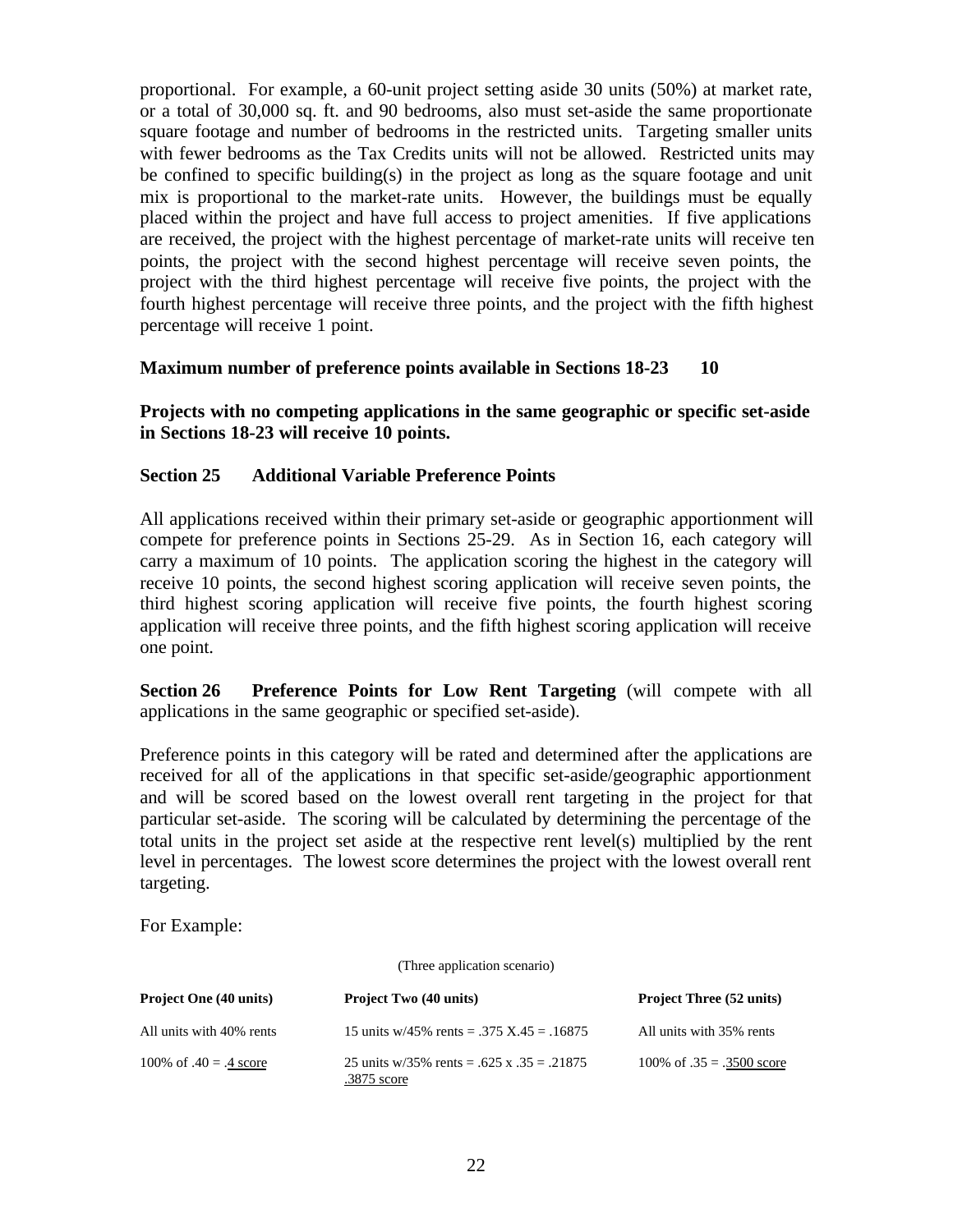Project Three receives 10 preference points because of the lowest overall rents/score. Project Two receives seven preference points and Project One receives five preference points.

Lower rent targeting only will apply to those units within the project that are rent restricted. In mixed income projects, if all of the restricted units are targeted for rents lower than the project's designated set-aside, the percentage of the restricted units can be set at 100 percent for determining preference points. Once the lower targeting level is made and the application is accepted, a request for changes to the mix of units or income levels targeted will be considered a request to make changes to the original Tax Credits application and will not be allowed. The maximum qualifying incomes under the Low Income Housing Tax Credits Program, 60% and 50% of median income respectively, will not be affected for determining tenant eligibility in lower rent targeted units.

## **Maximum number of preference points available 10**

**Section 27 Preference Points for Low Income Targeting** (will compete with all applications in the same geographic or specified set-aside).

Preference points in this category will be rated and determined after the applications are received for all of the applications in that specific set-aside/geographic apportionment; and will be scored based on the lowest overall income targeting of the project for that particular set-aside. The scoring will be calculated persuant to Section 24. In mixed income projects, if all of the restricted units are lower income targeted, than the project's designated set-aside, the percentage of the restricted units can be set at 100 percent for determining preference points. The lowest score determines the project with the lowest overall income targeting. For example:

| <b>Project One (40 units)</b> | <b>Project Two (40 units)</b>                              | <b>Project Three (52 units)</b> |
|-------------------------------|------------------------------------------------------------|---------------------------------|
| All units for 40% of median   | 15 units for $45\% = .375$ X $.45 = .16875$                | All units for 35% median        |
| 100\% of $.40 = .4$ score     | 25 units for $35\% = .625$ x $.35 = .21875$<br>.3875 score | 100\% of $.35 = .3500$ score    |

(Three application scenario)

Project Three receives 10 preference points because of the lowest overall income targeting/score. Project Two receives seven preference points and Project One receives five points. Unlike rent targeting, income targeting requires that the qualifying income and the rent for that unit cannot exceed the set limit. For example, an income-targeted unit for 30% of median income must have a qualifying tenant whose gross income cannot exceed 30% of median and the rent cannot exceed the 30% rent level.

#### **Maximum number of preference points available 10**

**Section 28 Preference Points for Lowest Developer Fee** (will compete with all applications in the same geographic or specified set-aside).

The developer fee must not exceed 15% of the projects eligible basis excluding the developer's fee for the project. The fee includes profit and overhead of the developer, in addition to fees for consultants/processing agents. The cost certification must reflect the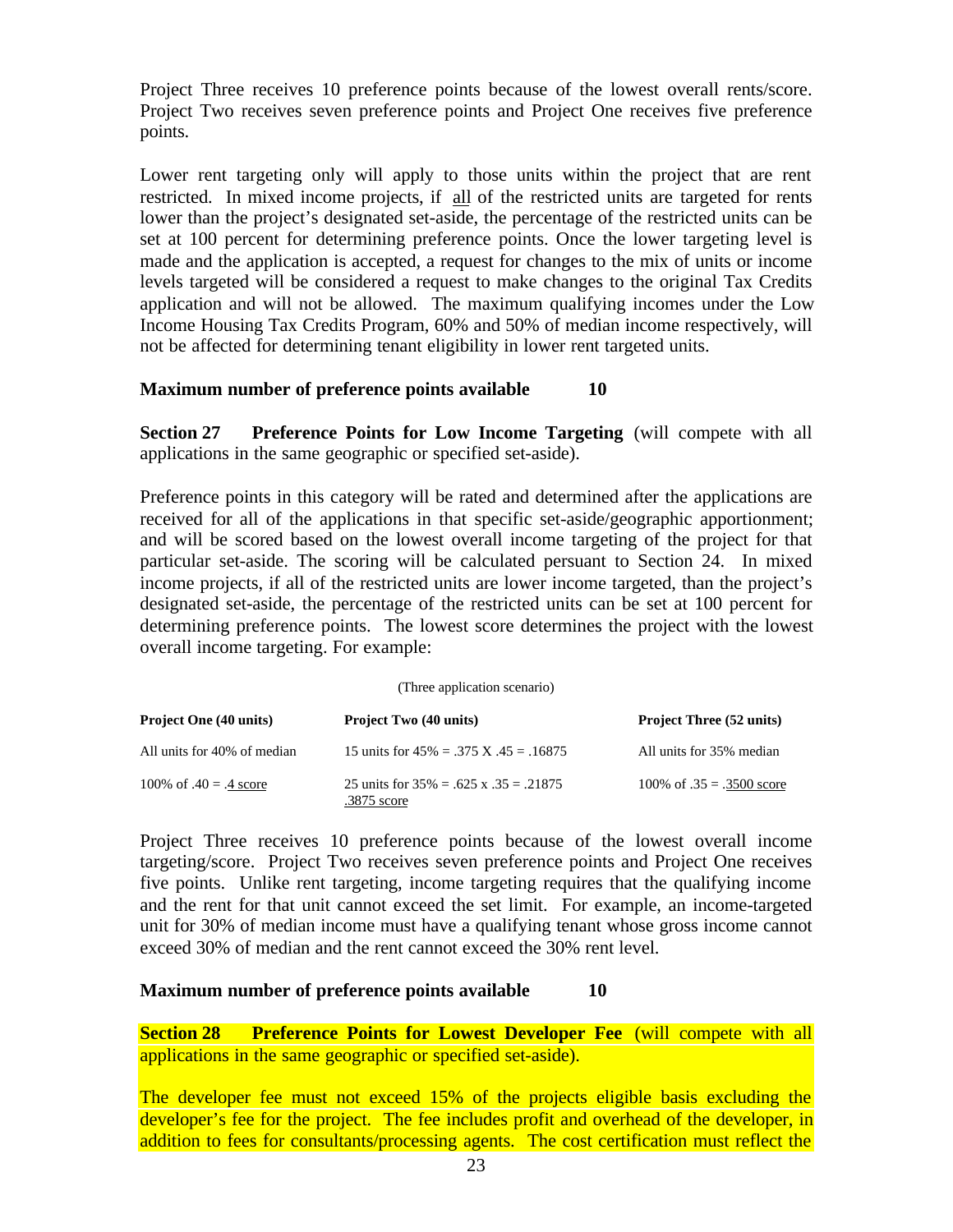developer fee disclosed within the original application and may not be changed for any reason.

Preference points will be awarded on a basis of 2 points for each 1% reduction in developer fee to a maximum of 10 points.

#### **Maximum number of preference points available 10**

**Section 29 •• Preference Points for Lowest Contractor Fee (will compete with all** applications in the same geographic or specified set-aside).

Contractor fees will be limited to a maximum of 14%. The fee will be determined by excluding contractor profit, overhead and general requirements from the actual costs of construction and calculating the percentage. The original contractor fee must be reflected at cost certification time and may not be changed. Construction costs will be limited to on-site work, the construction of new structures/accessory buildings and/or the rehabilitation of existing structures. General requirements will be limited to the cost of:

A. The temporary fencing of the site;

B. Access to public utilities during the construction of the project; and

C. Providing a supervisor or temporary office at the site - the costs of furnishings, other equipment, etc. will not be included.

See NAC 319.987

Preference points will be awarded on a basis of 2 points for each 1% reduction in contractor fee to a maximum of 10 points

**Maximum number of preference points available 10**

**Section 30 Preference Points for Supportive Services** (will compete with all applications in the same geographic or specified set-aside).

All supportive services must comply with all local, city, county, state and federal laws and regulations that include, but are not limited to, licensing, permits, certification and bonding and insurance requirements.

Preference Points in this category will be rated and determined after the applications are received based on primary geographic apportionment. Applications will be ranked based on those having the highest number of supportive services at the project. Evidence must be provided in the application that the project owner has a fully executed agreement (contingent upon receiving an allocation of Tax Credits) for the service being provided, and how it is to be compensated. The service must be available to all tenant families and will be available for a minimum of 15 hours per week. There will be no mandatory fees for any service. Any fee required will be at the discretion of the tenant. The project owner must provide the service for the full 30 years and must ensure that no gap in service occurs on-site or the project will be subject to a finding of non-compliance. The list of services is as follows: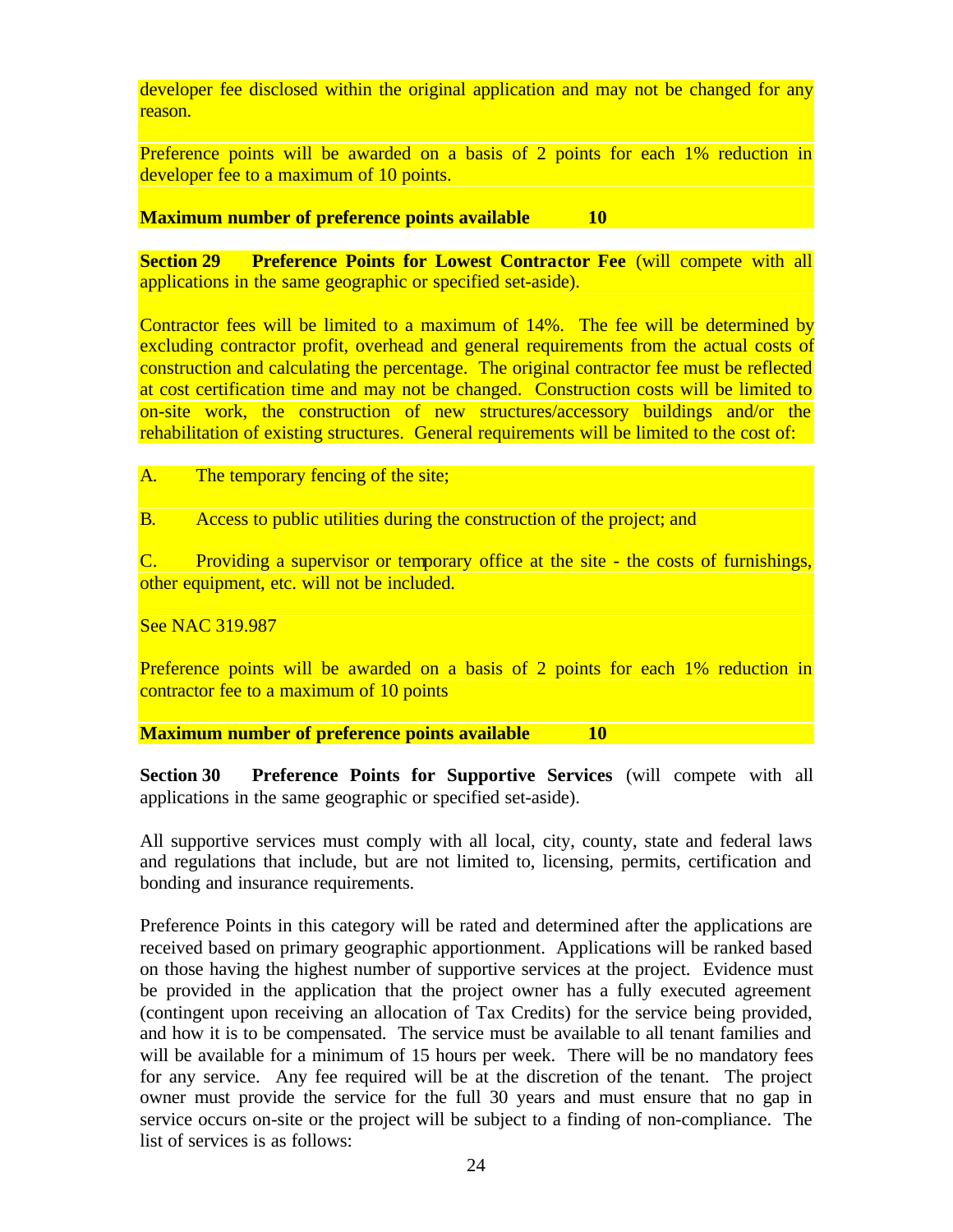- A. Provision of childcare services on-site or linked to outside centers;
- B. Providing health care services on-site or linked with a local health care provider;
- C. Providing job-training programs on-site or linked with a local training center;
- D. Providing one prepared meal on a daily basis available to all tenants; and
- E. Computer literacy training made available to all tenants.

The Division reserves the right to award preference points to other supportive services upon request of the project owner and review of the Division. However, the overall total may not exceed six. The approval must be received prior to and submitted with the application. The issue of eligible basis relating to commercial and/or health care activities on-site must be addressed by a CPA to attest to the fact that the proposed activity will not have an adverse affect on the project's eligible basis.

Applications will be ranked based on those projects that will provide the most services for its tenant population as specified above. If three applications are received in a specific set-aside, the application with the most above services will receive 5 points, the project with the second highest number of services will receive seven points, and the project with the third highest number of services will receive five points.

# **Maximum number of preference points available 5**

# **Maximum number of preference points offered in Sections 25-29 50**

# **Section 31 Tie Breakers**

In the event that one or more projects competing for Tax Credits in the same set-aside or geographical apportionment receives an identical number of preference points, the following criteria will be applied and compared on a project-by-project basis:

A. Lowest overall developer fee, as a percentage, based on total of residential square footage in the project, excluding common areas, (.40 points).

B. Lowest overall total of Tax Credits required per square foot of residential space for the project, excluding common areas, (.34 points).

C. Lowest overall contractor fee, as a percentage, based on total residential square footage in the project, excluding common areas, (.26 points).

If the above fails to break the tie, a lottery will be conducted by the Division pursuant to NAC 319.990.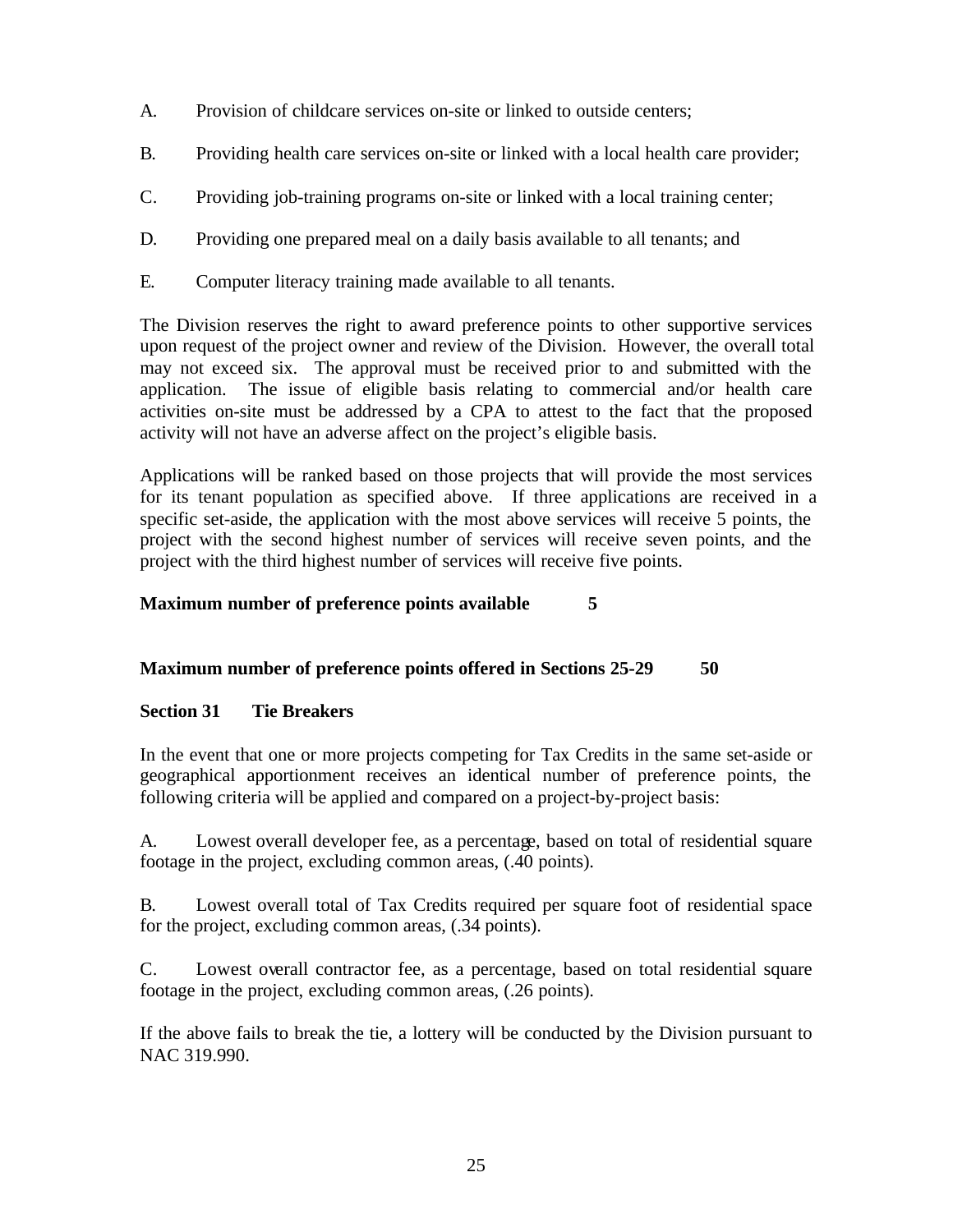# **Section 32 Maximum 2003 Per Unit Development Cost**

In allocating Tax Credits to a project, the Division will consider the number and size of units (based on the number of bedrooms) to the project's eligible basis. The Division will not allocate Tax Credits for eligible basis costs that are in excess of the per-unit amounts listed below. If a project's per unit eligible basis exceeds the amounts listed below, it will not automatically cause the application to be rejected. However, the project owner must provide documentation to the division that the project is financially feasible. The following figures are HUD Section  $221(d)(3)$ -NP per unit limits. The effective date shown is for January 1, 2001. Figures for 2003 will be listed when provided by HUD.

| Area                    | Base<br>Limits | So. Lake Tahoe | Las Vegas<br>(Clark Co.) | Carson City<br>Reno/Sparks | Lincoln<br>Co. | Nye Co.   | All other<br>Areas |
|-------------------------|----------------|----------------|--------------------------|----------------------------|----------------|-----------|--------------------|
| <b>High Cost Factor</b> |                | 194            | 187                      | 182                        | 169            | 159       | 172                |
|                         |                |                | <b>Non Elevator</b>      |                            |                |           |                    |
| 0 bdrm                  | \$33,638       | \$65,257       | \$62,903                 | \$61,221                   | \$56,848       | \$53,484  | \$57,857           |
| 1 bdrm                  | \$38,785       | \$75,242       | \$72,527                 | \$70,588                   | \$65,546       | \$61,668  | \$66,710           |
| 2 bdrm                  | \$46,775       | \$90,743       | \$87,469                 | \$85,130                   | \$79,049       | \$74,372  | \$80,453           |
| 3 bdrm                  | \$59,872       | \$116.151      | \$111.960                | \$108,967                  | \$101.183      | \$95,196  | \$102,979          |
| 4 bdrm                  | \$66,700       | \$129,398      | \$124,729                | \$121,394                  | \$112,723      | \$106,053 | \$114,724          |
|                         |                |                | <b>Elevator</b>          |                            |                |           |                    |
| 0 bdrm                  | \$35,400       | \$68,676       | \$66,198                 | \$64,428                   | \$59,826       | \$56,286  | \$60,888           |
| 1 bdrm                  | \$40,579       | \$78,723       | \$75,882                 | \$73,853                   | \$68,578       | \$64,520  | \$69,795           |
| 2 bdrm                  | \$49,344       | \$95,727       | \$92,273                 | \$89,806                   | \$83,391       | \$78,456  | \$84,871           |
| 3 bdrm                  | \$63,834       | \$123,837      | \$119.369                | \$116,177                  | \$107,879      | \$101,496 | \$109,794          |
| 4 bdrm                  | \$70,070       | \$135.935      | \$131,030                | \$127.527                  | \$118.418      | \$111.411 | \$120,520          |

*Note: In the event that the issued HUD Section 221(d)(3) per unit cost limits for 2003 are lower than the previous year's established limit for any jurisdiction, the per unit costs listed for 2003 may be increased by 10 percent. This increase will be at the discretion of Division staff if requested by the project sponsor and evidenced by supporting documentation.*

#### **Section 33 Operating Expenses**

The Division will consider that per-unit-per-month operating expenses, within a range of \$180.00 to \$250.00 as acceptable. Projects that have operating expenses outside this range will be accepted, but must include an explanation with the application. The Division reserves the right to adjust Tax Credits on projects with operating expenses greater than the \$180.00 to \$250.00 range.

See NAC 319.987 (NAC 319.987(3)(e) does not apply to this play year).

#### **Section 34 Estimation of Utility Allowances**

At the time of application, the project owner must estimate the amount of utility allowance applicable to each unit, considering the square footage of the unit and the proposed source of energy in accordance with Treasury Regulation § 1.42-10. The project owner assumes the risk that these estimates will be reasonable and supportable. At the time the project is placed in service, the project owner must provide evidence that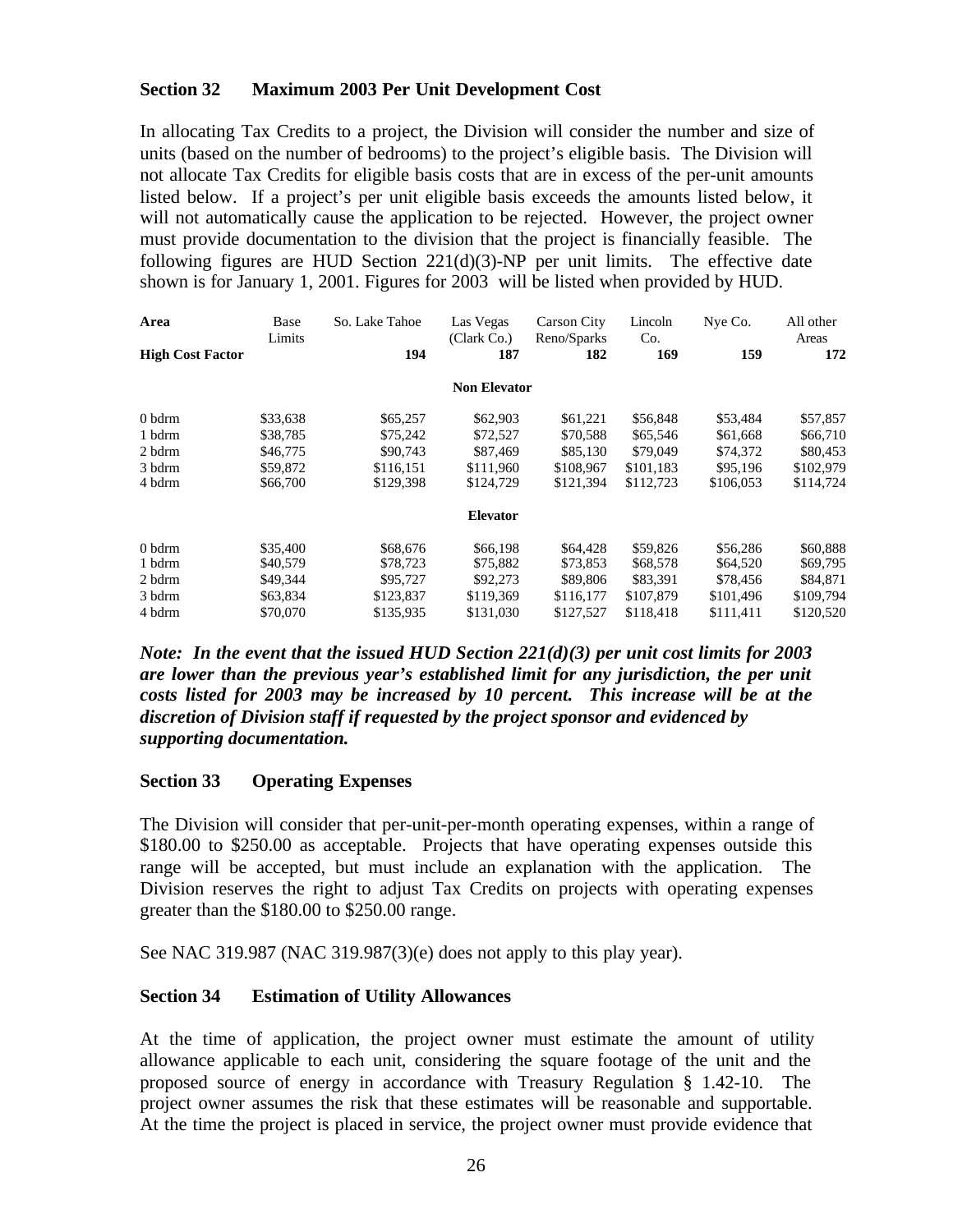the utility allowance used conforms to the requirements of the Code and Treasury Regulation. Failure to do so will result in forfeiture of the Tax Credits. For purposes of applying for Tax Credits, the project owner may provide a survey of actual utilities being paid in the area. The survey must: (1) have been conducted within 12 months of the application; (2) sampled units must be located within a radius of 50 miles from the proposed project location; (3) sampled units must be similar in size, within 10%, based on unit square footage, to those in the project; (4) include a sample size of at least 10 units; (5) the energy source must be the same as proposed for the project; and (6) include the address and square footage of each unit surveyed.

Original applications must be complete and must materially match other applications for funding that relate to the project (i.e. other applications for NHD funding, HOME for example). Final applications must be completed on a final application form prescribed by the Division.

All material information must be comparable as it relates to other funding and to the final cost that the IRS form(s) 8609 are issued from.

# **Section 35 Adjustments to Eligible Basis for Projects Located in Qualified Census Tract and Difficult to Develop Areas**

Applicants who build projects located in a qualified census tract or in a difficult to develop area will be authorized to utilize 130% of eligible basis as a factor in determining the adjusted eligible basis.

A. Qualified Census Tracts are identified in NAC 319.991(4).

B. For plan year 2003, *Douglas County, Nevada* has been designated a "Difficult to Develop Area" by the United States Department of Housing and Urban Development (HUD). Also, newly identified Qualified Census Tracts are *Washoe County Census Tract 33.01 and Humboldt County Census Tract 96.01.* Any additional change(s) in the designation will be issued by HUD in the Federal Register at a later date and be made a part of the 2003 QAP.

See NAC 319.991

# **Section 36 Maximum Amount of Tax Credits Awarded**

Notwithstanding any other provision in this QAP or the regulations to the contrary, Tax Credits will not be awarded to a project, and the application will be rejected, if the amount of Tax Credits requested exceeds  $$750,000.00$ . The Division will accept applications that request Tax Credits for more than one sub-account, as long as the total amount of Tax Credits requested does not exceed the maximum limit. The Division reserves the right to award more than  $$750,000.00$  of Tax Credits to projects financed by the Tax Exempt Bond Program, if the project complies with all of the Division's policies, procedures and all State and federal regulations and laws.

See NAC 319.992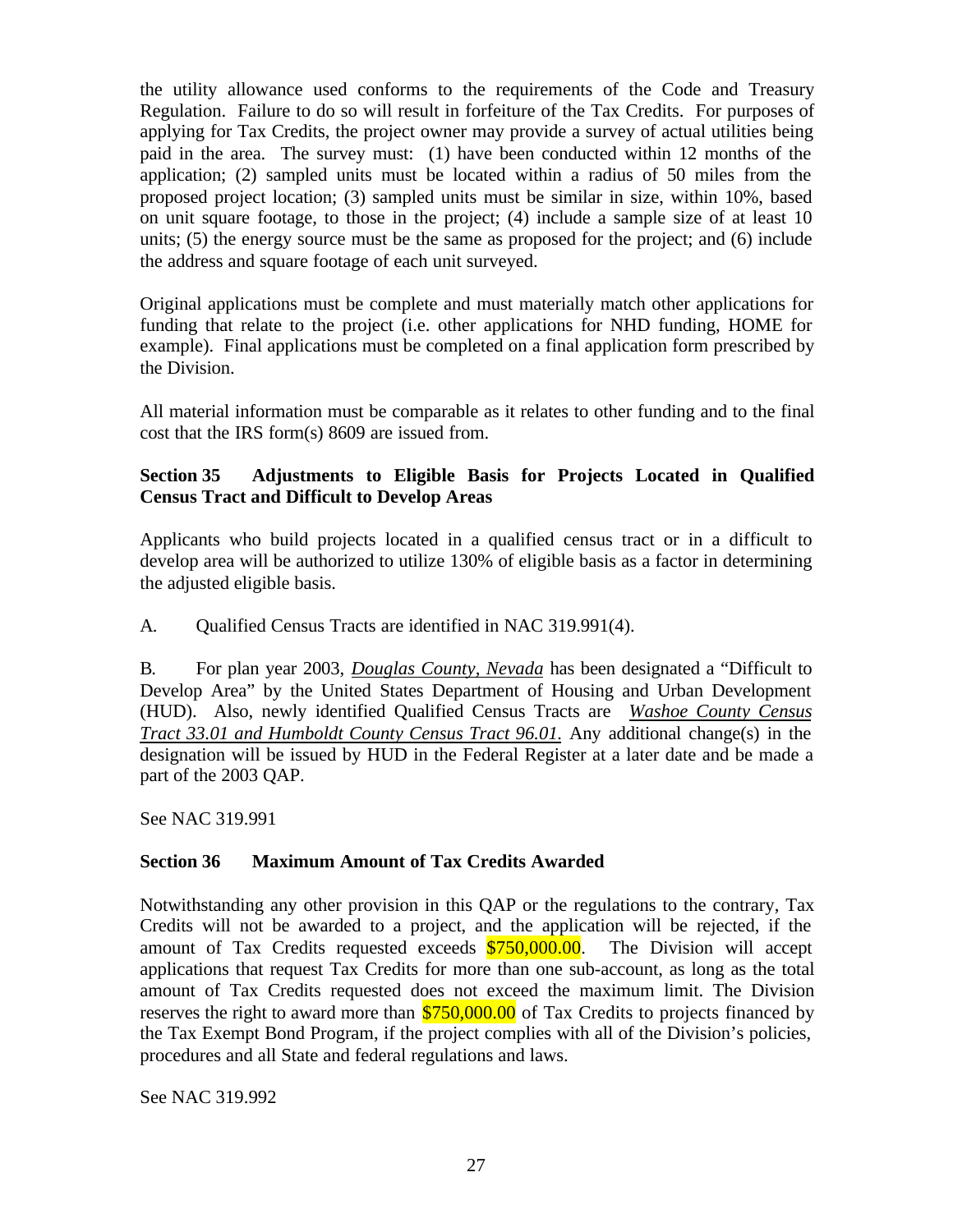The Division reserves the right to reject multiple applications if they are determined to be for one project that has been split in order to circumvent this maximum. In evaluating whether multiple applications are for one project, the Division may consider such factors, including but not limited to:

A. Whether the buildings and improvements are being built on contiguous or adjacent parcels of land or in the same assessor's parcel;

B. Whether the same natural person has any ownership or management interest in, or exercises direct control over, each of the owner organizations (bona fide lenders and persons involved on projects solely for the purpose of purchasing the Tax Credits will not be considered unless they exercise management and/or control over the organization);

C. The similarity of the project characteristics (e.g. similar designs, purposes, target tenant characteristics, names, etc.);

D. The existence of overlapping or shared project management, offices, amenities, parking lots or common areas;

E. Projects that are phased in from one Tax Credits plan year to another will not be considered as one project for the purposes of this maximum. For example, if a project owner receives Tax Credits on a project this year and next year qualifies and is appropriately ranked for an expansion or new phase of the existing project, the project owner may receive the maximum Tax Credits for the new phase; and

F. If an application has been ranked to receive Tax Credits from a particular setaside and the amount of Tax Credits requested or required exceeds the balance available in that set-aside, and if the application is first ranked in another set-aside or apportionment account, then Tax Credits may be awarded from the respective set-aside accounts accordingly. For example, if an application is next ranked to receive Tax Credits from the non-profit set aside but the amount requested or required exceeds the balance available in the non-profit set-aside, and if the application also is firs ranked to receive Tax Credits from its geographic sub-account, the application will be awarded the Tax Credits remaining in the set-aside and will be awarded Tax Credits out of the geographical sub-account. However, the amounts, when combined, may not exceed that maximum that has been established for this plan year.

G. If projects in different set-asides are competing for remaining Tax Credits, priority will be given to that project receiving the highest overall point total (regardless of set-aside), and remaining applications will be ranked in descending order based on preference points received. If there are insufficient credits to fund the highest ranking application, the highest ranking application requesting an amount of Tax Credits equal to those remaining will be awarded those Tax Credits.

H. If a sponsor is awarded Tax Credits, the Tax Credits Award can only be returned voluntarily by the sponsor before the carryover allocation is due. If a project receives a carryover allocation and determines for whatever reason the Credits would be best returned to the pool, the return will not be considered voluntary.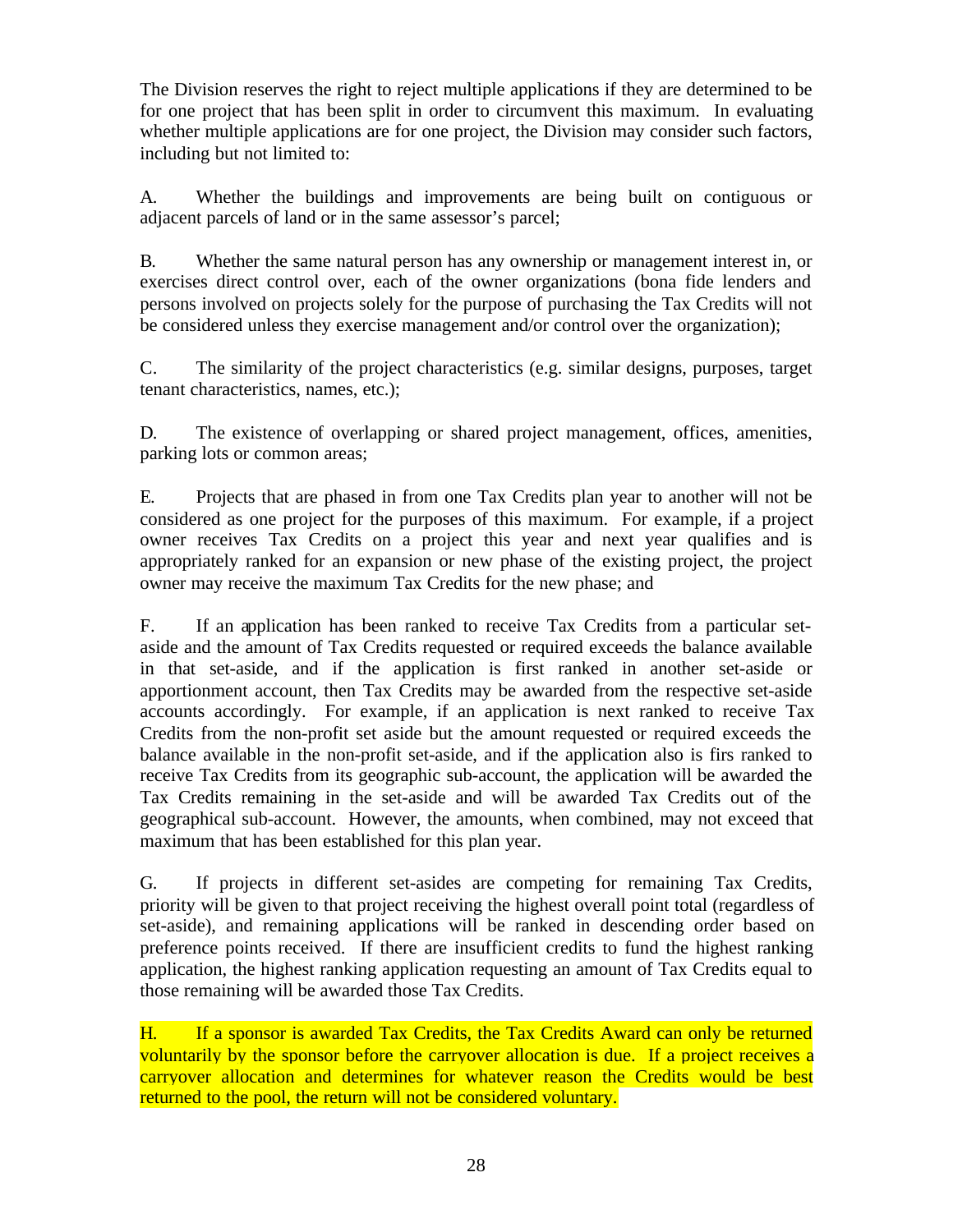If Tax Credits have been awarded for a project, and the project has proceeded, in accordance with the Division's regulations and the QAP, the project is not entitled to submit a new application for an increase (or decrease) in Tax Credits in a subsequent year.

See NAC 319.972

# **Section 37 Final Allocation of Tax Credits**

Once all of the buildings in the project are placed in service, the final allocation application must be completed by the project owner, with a CPA certification of all costs. A final gap calculation will be required to compare with the eligible basis calculation to determine the final amount of credits allocated to the project. In addition, the sponsor/project owner must certify that all permanent financing is in place in order to receive a final allocation and IRS form(s) 8609.

# **Section 38 Tax Credit Monitoring**

As of January 1, 2001, all compliance monitoring will require habitability standard inspection as per Treasury (IRS) Regulation 1.42.5

# **Section 39 Fees**

All fees paid to the Division are non-refundable.

# A. Application Fee

The application fee is \$1,250.00 (Budget consideration figure for these amounts has not been determined yet.)

#### B. Re-submission Fee

If the application has been withdrawn or rejected during the previous allocation round, or if the project owner desires to make any material changes to the application, a fee of \$1,000.00 will be required. Re-submitted applications will not be accepted after the application closing date of any Tax Credits round.

#### C. Reservation Fee

A reservation fee equal to 6.8% of the Tax Credits reservation amount is payable at the time the Division reserves the Tax Credits for the project. Non-profits that are not jointventuring or in partnership with a for-profit project owner will have the option of (1) paying 1.8% of the credit amount at the time of reservation and the balance of 5% on or before six months from the date of reservation, or (2) the total reservation fee of 6.8% at the time the Division reserves Tax Credits for the project. The reservation fee is due upon receipt of the reservation letter. (Budget consideration figure for these amounts has not been determined yet.)

See NAC 319.978(2)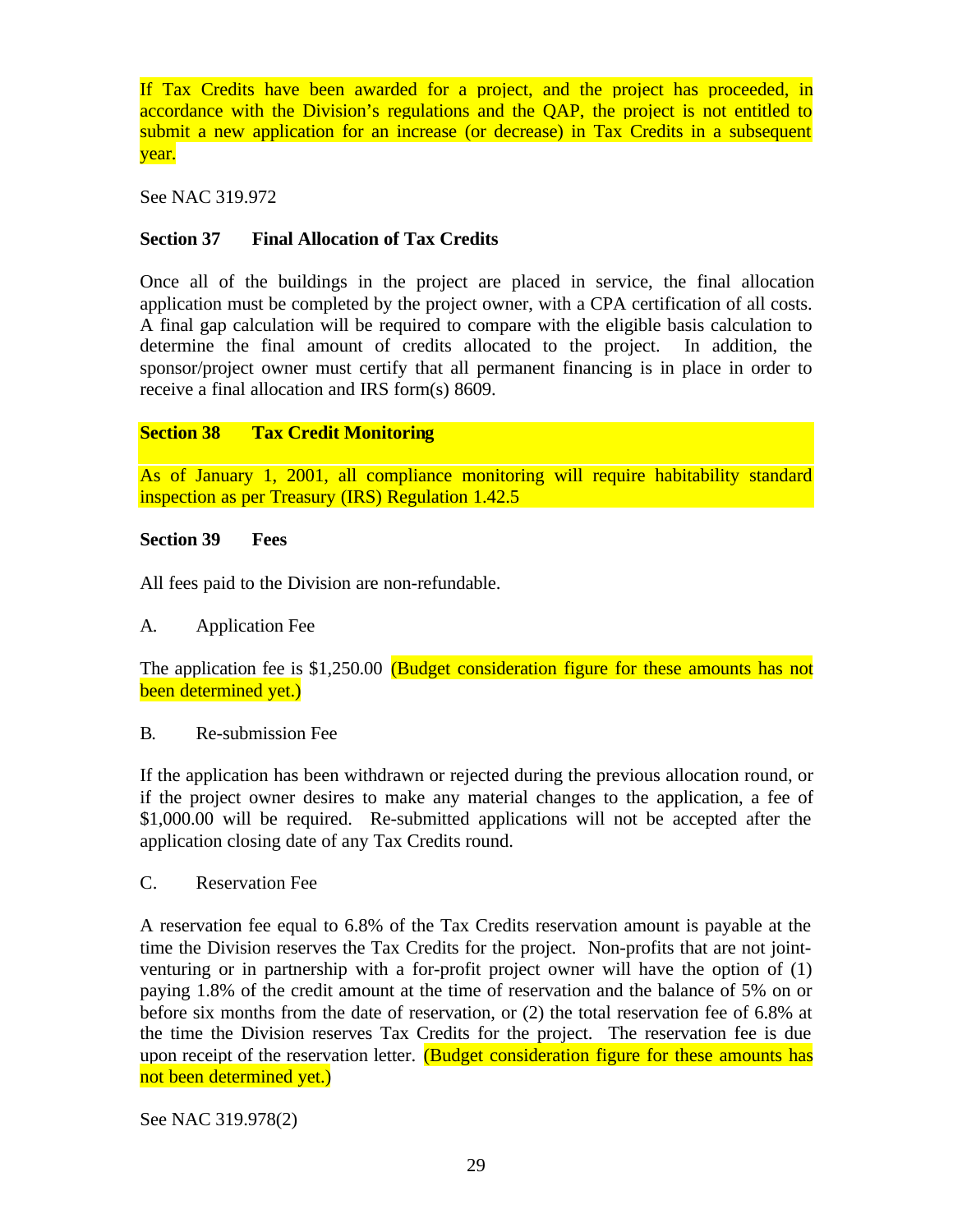# D. Carryover Fee

An administrative fee of \$400.00 will be charged for each carryover letter issued by the Division. The project owner's federal tax identification number must be supplied at the time the carryover commitment is requested.

# E. Compliance Monitoring Fee

A fee of \$150.00 plus \$20.00 for each low-income unit will be charged for each year of the compliance period. Annual fees for each project are immediately due when the project is placed in service and by January 31 of each year thereafter throughout the extended use period, 30 or more years. The Division reserves the right to adjust monitoring fees as necessary on a project-by-project basis to cover the cost and expense of monitoring compliance.

## F. Compliance Training Fee

A fee of \$25.00 per person will now be required to attend the Division's annual Tax Credit Compliance Training. The one-day training session, usually conducted in April/May of each year, is held in Las Vegas and Carson City/Reno. Attendance is mandatory for all on-site property managers. Notice of the training sessions will be announced every year once a date and site are determined.

# G. Compliance Monitoring Re Audit Fee

If a property receives an audit in which the property is substantially out of compliance (less than 75% of the property is in compliance and or there are issues regarding the minimum set aside and the property requires a re audit) there will be an additional audit fee equal to the per unit monitoring fee for each unit/file that requires a re audit.

#### H. Legal Fees

If the sponsor and/or developer of the project requests a change and or decision which requires legal advice beyond the normal guidance provided by the Division Counsel, the sponsor and/or developer will be billed for the contract legal service at a rate of \$475.00 per hour.

#### **Section 40 Disbarred List**

The Administrator will have the option to reject application for Tax Credits due to the following: Inclusion on the HUD Disbarred List, Default or Failure to Complete Construction on a Tax Exempt Bond Issue, Default and/or Failure to comply with a HOME and/or LIHTF obligation of the Division, and/or Failure to comply with a QAP on a Tax Credit Project.

If a project developer has failed to successfully complete or has defaulted under the Division's Tax Exempt Bond Program, the developer is prohibited from submitting an application for Tax Credits,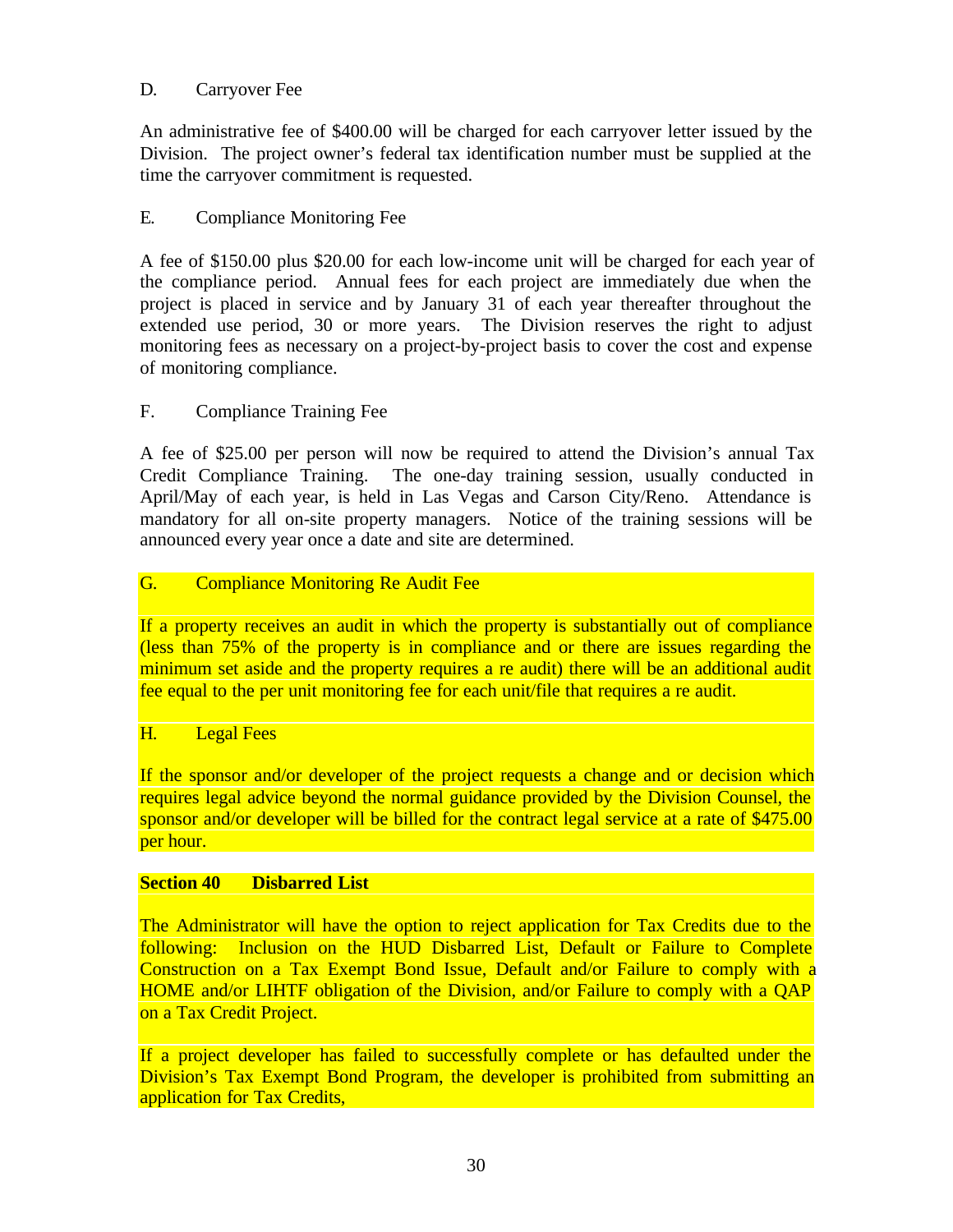# **Section 41 Lease-up Requirement**

Effective January 1, 2002, all project owners will be required to contact the Division once the first building in the project is issued a Certificate of Occupancy and prior to any lease-up. The Division will provide an orientation to the project owners and on-site property managers regarding the long-term compliance of the property to Section 42 of the IRS Code. The Division will review the State's Tax Credit Compliance Manual with project management and discuss the Division's compliance requirements and project management responsibilities. This orientation is mandatory. Failure to contact the Division as specified above will result in a delay of the Division's issuance of IRS form(s) 8609.

## **Section 42 Waiver of Annual Income Re-certification**

Project owners of projects that are 100% Low-Income Tax Credits eligible may request the waiver of annual income re-certification under provisions of IRS Revenue Procedure 94-64, a copy of which may be obtained from the Division.

Prior to the Division's issuance of a statement that the project is in compliance with the Internal Revenue Code, the project owner must provide the Division with a third-party certification that the project is eligible to receive such a waiver. The certification must:

A. Be conducted by a consulting firm that is nationally recognized as being proficient in the field of monitoring compliance under the provisions of IRC § 42;

B. Certify to the Division that as of the date of the audit, the project was 100% in compliance with all of the provisions of IRC § 42, including, but not limited to, health, safety, and fair housing issues; and

C. Recommend that the project and project owner be granted a waiver of annual income re-certification as provided under IRS Revenue Procedure 94-64.

At the request of the project owner, the Division will supply a list of consulting firms that are recognized as professionals in the area of IRC § 42 compliance. The project owner is responsible for contracting with the consulting firm of its choice. All fees and expenses are the sole responsibility of project owner. The Division will not recommend any consulting firm. The Division reserves the right to reject an audit or to contact the audit firm directly for clarification of its findings or to discuss methodology. The audit and findings must be filed with the Division within 30 days of the completion of the report.

# **Section 43 (To Be Used For The Tax Exempt Bond Program)**

# **Section 44 Approval and Distribution of QAP**

In accordance with the Regulations, hearings are scheduled on this annual plan on:

A. August 22, 2002 in Las Vegas, Nevada Commencing at 9:00 a.m.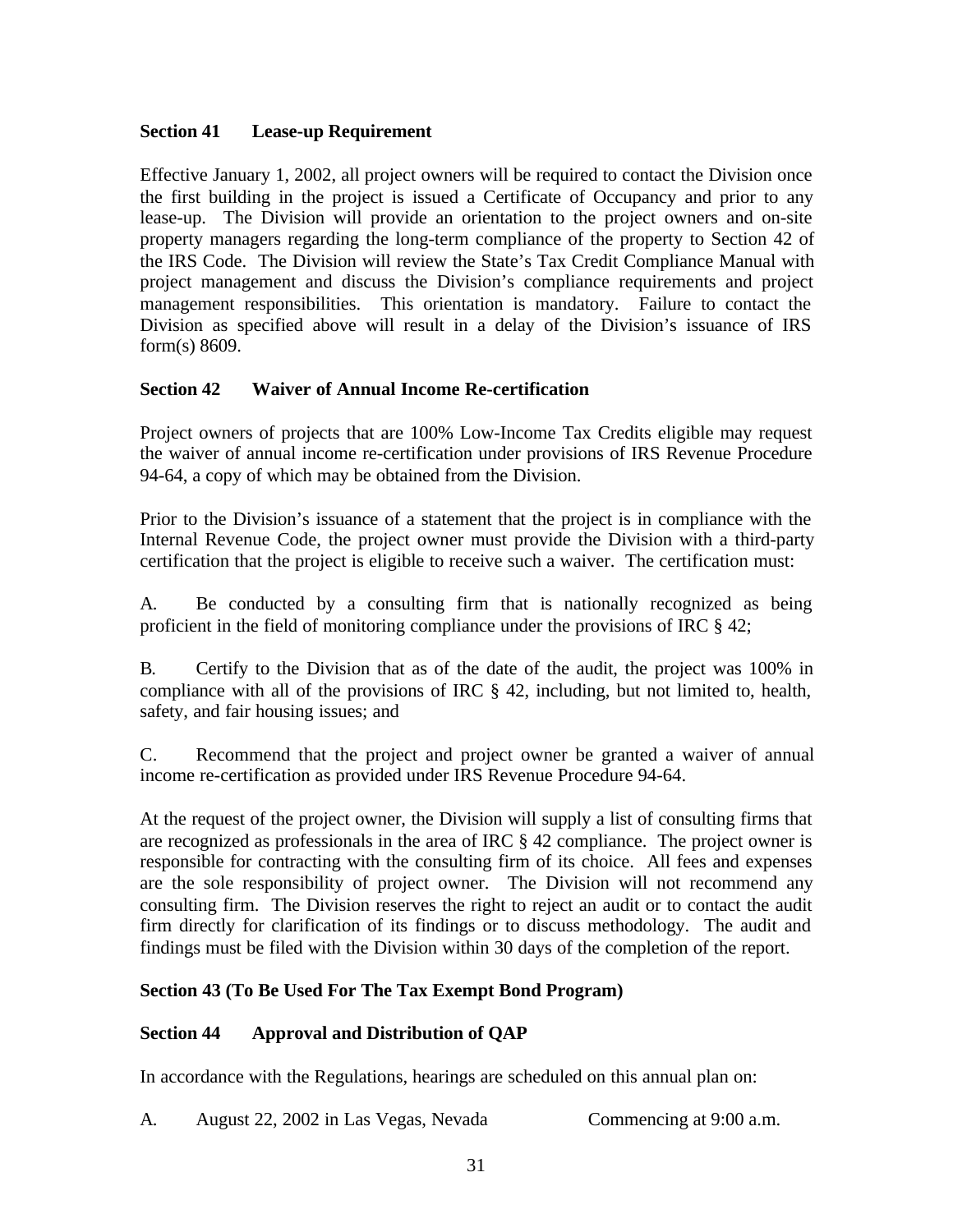| B. | August 28, 2002 in Reno, Nevada | Commencing at 9:00 a.m. |
|----|---------------------------------|-------------------------|
|    |                                 |                         |

C. August 29, 2002 in Elko, Nevada Commencing at 9:00 a.m.

Following these hearings, the second draft of this QAP will be produced and will be distributed.

The Division will hold the final public hearing on Nevada's 2003 QAP in Las Vegas, Nevada. Date and time to be determined.

| Las Vegas | The Bradley Building     | Elko- | <b>Great Basin College</b> |
|-----------|--------------------------|-------|----------------------------|
|           | 2501 E. Sahara Avenue    |       | 1500 College Parkway       |
|           | Las Vegas, Nevada        |       | Elko, Nevada               |
|           | Telephone (702) 486-2935 |       | Berg Hall Conference Room  |
|           |                          |       | Telephone (775) 738-8493   |

Community Development Building 450 Sinclair Street Reno, Nevada Telephone (775) 334-257

The Division has made notification of this draft of Nevada's 2003 QAP in accordance with the requirements of NAC 319.971.

#### **Section 45 Housing Division Offices**

Nevada Housing Division Nevada Housing Division 1771 East Flamingo Road, Suite 206B 1802 North Carson Street, Suite 154 Las Vegas, Nevada 89119 Carson City, Nevada 89701-1229

Telephone (702) 486-7220 Telephone (775) 687-4258 Facsimile (702) 486-7226 Facsimile (775) 687-4040

Contact Person: Contact Person: Mark Licea **Art Thurner** Loan Administration Officer Loan Administration Officer Extension 226 Extension 224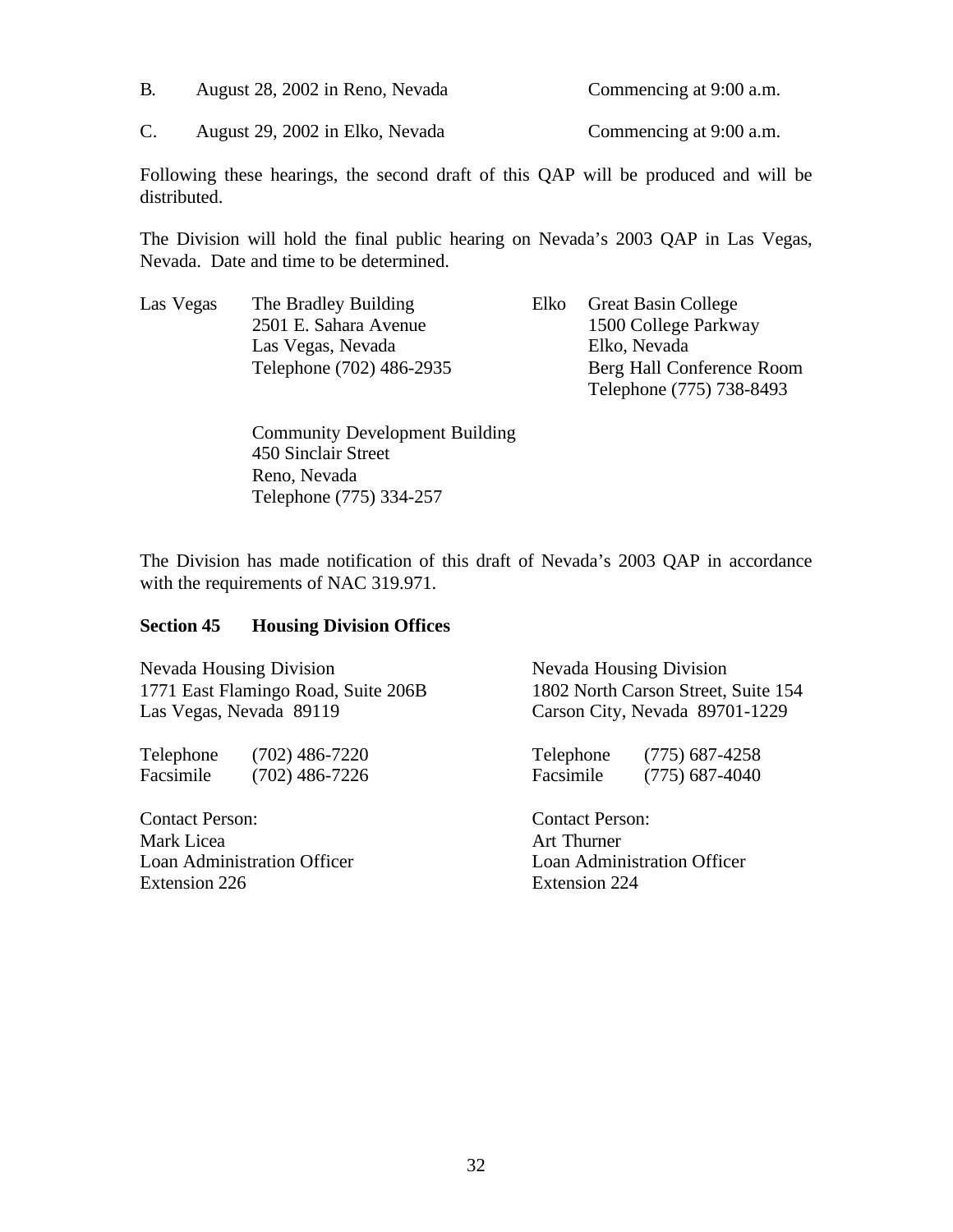# **Section 46 Sample Scoring Sheet**

(Based on six applications received for Senior Housing the Clark County Set-aside)

| Project Type – Check only one category                                                                                                                                                     |                                                                           |                 |
|--------------------------------------------------------------------------------------------------------------------------------------------------------------------------------------------|---------------------------------------------------------------------------|-----------------|
| Individuals families w/children<br>Senior Housing<br><b>Special Needs</b><br><b>Eventual Tenant Ownership</b><br>Mixed Income Residential<br>Acquisition/Rehab/Conversion/Change of Use    | X                                                                         |                 |
| Fixed Preference Points*                                                                                                                                                                   |                                                                           |                 |
| Project location<br><b>Project Amenities</b><br><b>Project Readiness</b><br>Nevada Based Applicant<br><b>Extended Compliance</b><br>Landscape Water Efficiency                             | 2<br>$\overline{15}$<br>$\frac{5}{5}$<br>$\overline{2}$<br>$\overline{6}$ |                 |
| Total                                                                                                                                                                                      | 35                                                                        | (maximum of 40) |
| Variable Preference Points                                                                                                                                                                 |                                                                           |                 |
| Individuals/Families with Children<br>Senior Housing<br><b>Special Needs</b><br><b>Eventual Tenant Ownership</b><br>Mixed Income Residential<br>Acquisition/Rehab/Conversion/Change of Use | 7                                                                         |                 |
| Total                                                                                                                                                                                      | 7                                                                         | (maximum of 10) |
| Low Rent Targeting<br>Lower Income Targeting<br>Lower Developer Fee<br><b>Lower Contractor Fee</b><br><b>Supportive Services</b>                                                           | 10<br>5<br>10<br>10<br>3                                                  |                 |
| Total                                                                                                                                                                                      | 38                                                                        | (maximum of 50) |
| <b>Total Project Preference Points</b>                                                                                                                                                     | 80                                                                        |                 |

**Total Maximum of 100**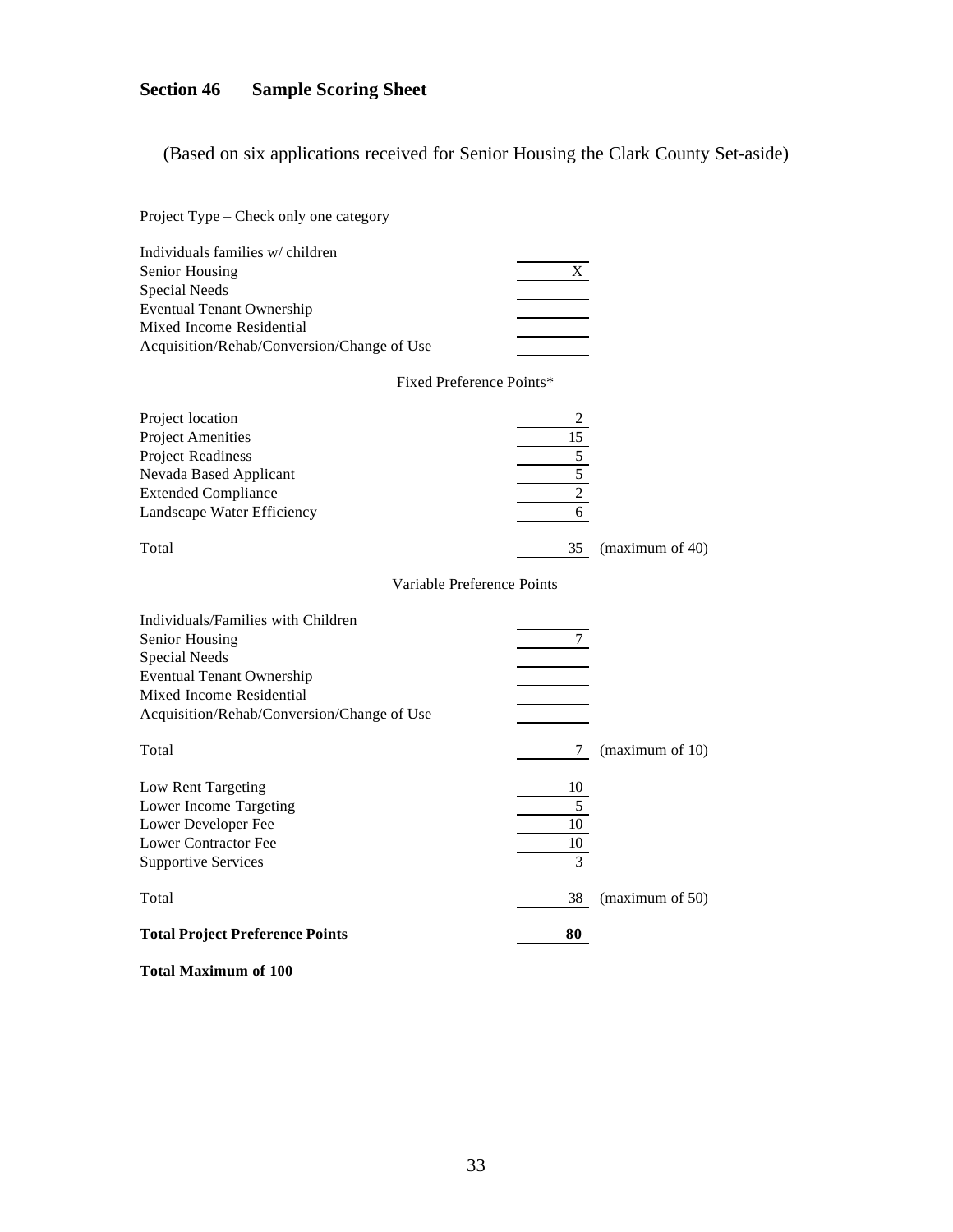# **Attachment A**

This attachment, is to be read in conjunction with Section 3 of the 2003 QAP, provides an overview of the critical housing needs identified within the Consolidated Plans produced by the State as well as various local governments.

# **Clark County (includes the county, LV, NLV, BC, Mesquite)**

Housing Plan Section primary target uses of Low Income Housing Tax Credits (LIHTC)

Clark County

- 1. Support construction of Affordable Housing for renters with income levels at 60% or less of AMI.
- 2. Promote construction and rehabilitation of SRO by non-profits.
- 3. Promote construction and rehabilitation of Permanent Housing for people at 40% or less of AMI especially seniors and disabled LIHTC.
- 4. Encourage housing for persons with physical disabilities and Elderly.
- 5. Encourage housing for persons with developmental disabilities and HIV/ AIDS.

#### Las Vegas

1. Construct Affordable Rental Housing.

#### North Las Vegas

- 1. Support construction of Senior Affordable Housing for renters at 60% of AMI or less. Special Needs Elderly & physical disabilities LIHTC
- 2. Encourage housing for persons with physical disabilities and frail elderly.